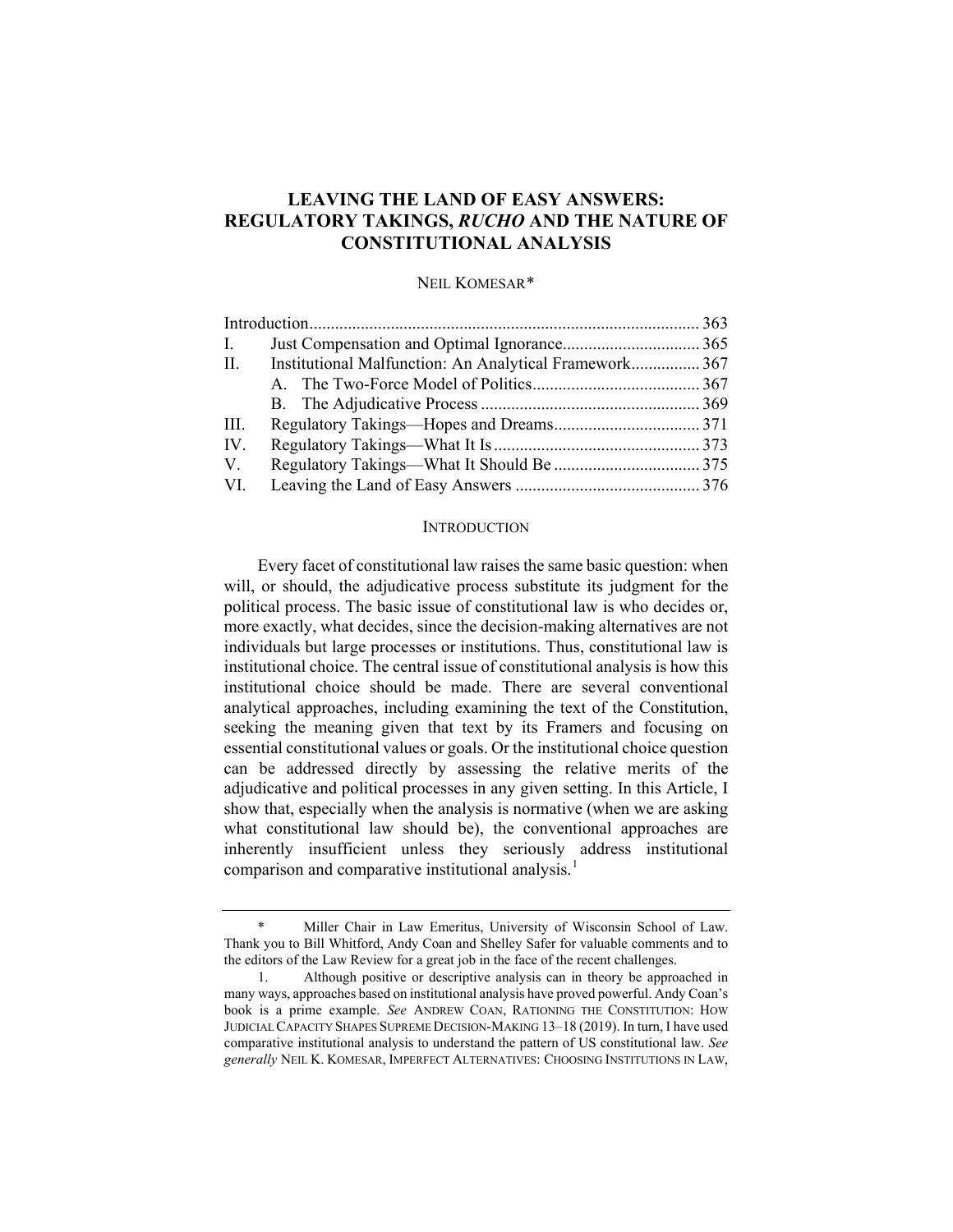I use the regulatory takings doctrine to demonstrate the essential role of institutional analysis in constitutional law and the problems created when these considerations are ignored. The regulatory takings doctrine provides that, under certain circumstances, regulation constitutes a taking of private property and, therefore, requires just compensation.<sup>[2](#page-1-0)</sup> Understanding regulatory takings necessitates identifying those circumstances. We could attempt to define them by examining the phrase, "taking of private property." But virtually anything the government does can be seen as taking property. We could see what the term meant to the Framers of the Fifth Amendment. But that would cast considerable doubt on the application of the Takings Clause to regulation and, as we shall see, it would, as a general matter, be insufficient. We could look to the goals of just compensation commonly articulated as fairness and correction.<sup>[3](#page-1-1)</sup> These goals are worthwhile, but without institutional analysis they tell us virtually nothing about what we see, and should see, from takings or regulatory takings.

<span id="page-1-2"></span>In order to understand what the regulatory takings doctrine is, will be, or should be, we need to explore the decision-making processes that define and implement the doctrine. We can start with the role of the costs of information. Even in a society devoted to distributional fairness and blessed with unbiased decision-making processes, the cost of information dictates that only a fraction of the unfair distributional impacts of government action would be compensated.

When we come to the goal of correction, we must explore the biases in the political process and then ask how these biases might be corrected by compensation. Political malfunction is also important in understanding why just compensation is an issue taken from the political process and allocated to the courts. But understanding this shift in decision-making also requires examining the adjudicative process and its malfunctions.

In Part I of this Article, I examine just compensation in a world of costly information and advance the notions of optimal ignorance and optimal arbitrariness. In Part II of this Article, I explore the connection between political malfunction and just compensation, the role of just compensation in correcting political malfunction and the basis for shifting the determination of just compensation from the political process to the courts. Here, I present an analytical framework capable of understanding

ECONOMICS 3–13 (1994) [hereinafter KOMESAR, IMPERFECT ALTERNATIVES]. European constitutional scholars have used this analysis to show similar patterns in European and European Union constitutional law. *See* MIGUEL POIARES MADURO, WE THE COURT: THE EUROPEAN COURT OF JUSTICE AND THE EUROPEAN ECONOMIC CONSTITUTION 68–78 (1998); JOHANNA CROON-GESTEFELD, RECONCEPTUALIZING EUROPEAN EQUALITY LAW 6–8, 12–16 (2017).

<sup>2.</sup> *Pa. Coal Co. v. Mahon*, 290 U.S. 393, 415 (1922).

<span id="page-1-1"></span><span id="page-1-0"></span><sup>3.</sup> *See, e.g.*, Katrina Miriam Wyman, *The Measure of Just Compensation*, 41 U.C. DAVIS L. REV. 239, 246 (2007).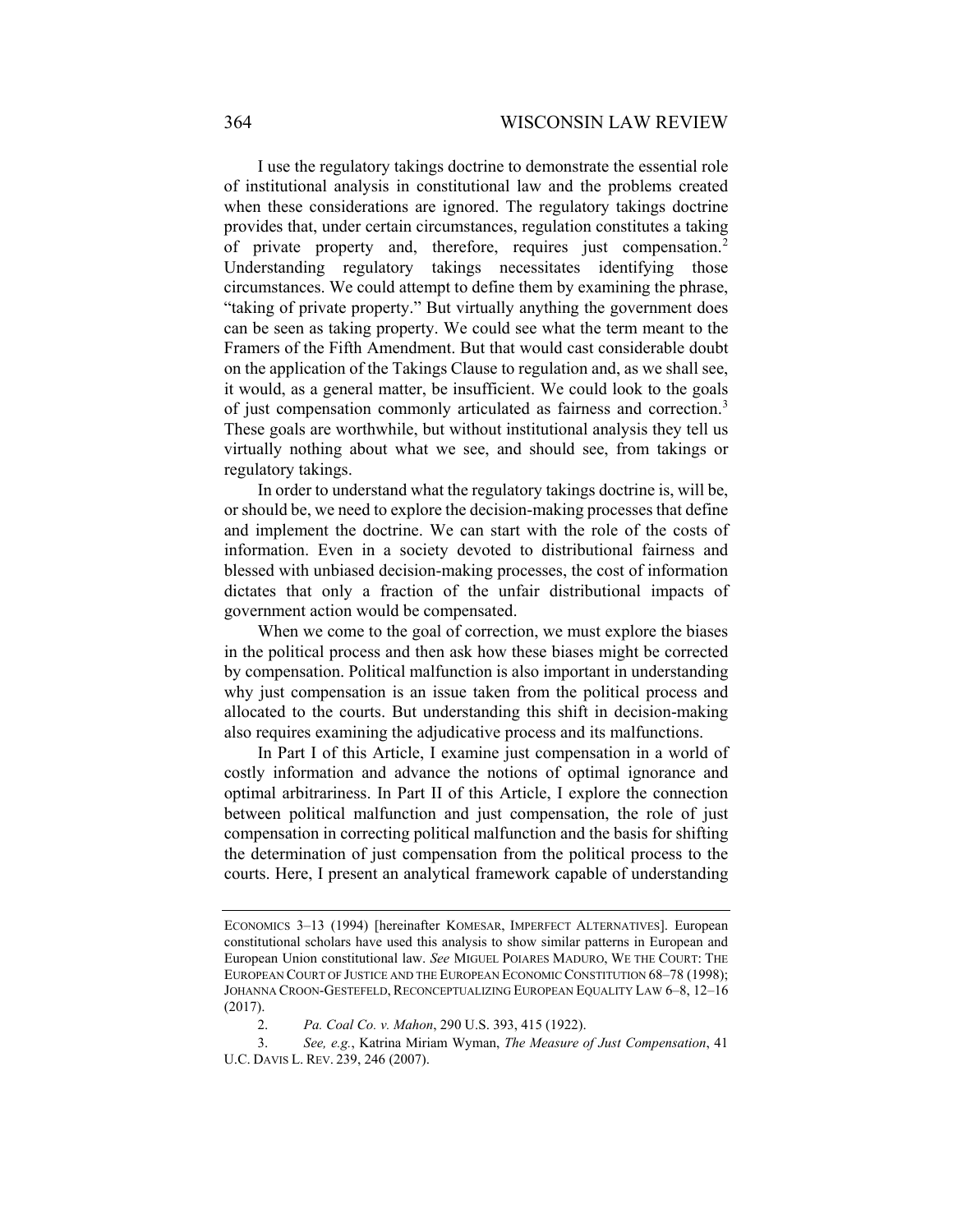<span id="page-2-3"></span>both the political and adjudicative processes. In Part III, I use this framework to show the limits of regulatory takings and the impossibility, and even perversity, of sweeping definitions of regulatory takings like that of Richard Epstein and even of more tailored proposals like that of William Fischel.<sup>[4](#page-2-0)</sup> In Part IV, I review the existing regulatory takings doctrine and explain why it is far less than its advocates desire. In Part V, I consider the wisdom of retaining a doctrine that does little but create mischief. In Part VI, I use the insights from the analysis of regulatory takings to show the inadequacy of constitutional approaches like essentialism and originalism that do not take institutional analysis seriously. Here, I employ the issue of partisan gerrymandering to explore the optimal use of judicial review.

#### I. JUST COMPENSATION AND OPTIMAL IGNORANCE

The most straightforward goal of just compensation is distributional fairness—benefits and burdens of governmental programs should be equitably shared.<sup>[5](#page-2-1)</sup> There is also a second, more indirect goal of just compensation: the improvement of government decision-making.<sup>[6](#page-2-2)</sup> If the government pays for what it gets, it will take these costs into account. Both fairness and correction are worthwhile goals. But, standing alone, goals, no matter how attractive, tell us virtually nothing about when compensation would, will, or ought to be paid. In order to understand why, we will have to delve into the character of the decision-making processes involved in just compensation.

We can start simply by assuming a well-intended, unbiased decisionmaking process with only one imperfection—ignorance. Consider first the goal of distributive fairness. If we had a frictionless, costless, and totally accurate compensation machine, we could use it to correct maldistribution across-the-board. Feed in the government program and the machine identifies losers, the extent of the loss, and then pays that amount into their account. All government activity could be included because all government activity—from changing speed limits to declaring war—has the potential for creating net losers. Acquiring land for roads and government buildings is only a minor subset. With a frictionless machine, there is no reason to leave any maldistribution uncorrected.

But this machine is unavailable. Just compensation requires determining who is a loser and the extent of the loss. These determinations

<span id="page-2-0"></span><sup>4.</sup> *See* RICHARD A. EPSTEIN, TAKINGS: PRIVATE PROPERTY AND THE POWER OF EMINENT DOMAIN 93–94 (1985); WILLIAM A. FISCHEL, REGULATORY TAKINGS: LAW, ECONOMICS, AND POLICY 9–11 (1995).

<span id="page-2-2"></span><span id="page-2-1"></span><sup>5.</sup> Michael A. Heller & James E. Krier, *Deterrence and Distribution in the Law of Takings*, 112 HARV. L. REV. 997, 998–99 (1999).

<sup>6.</sup> Wyman, *supra* not[e 3.](#page-1-2)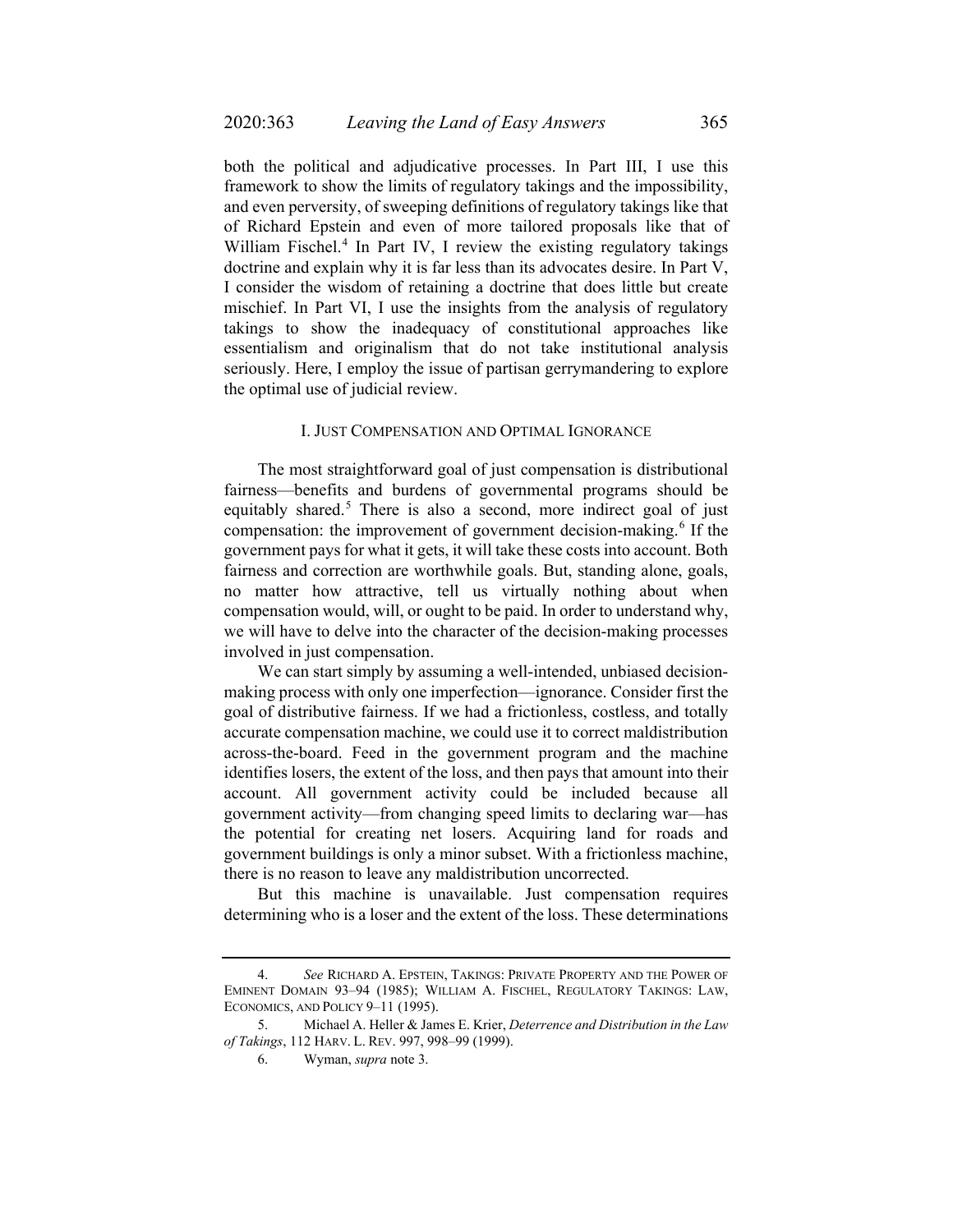are difficult and expensive to make accurately, and some may not be accurately determined whatever the outlays. If it is true—and I believe it is—that all government programs can create net losers, any attempt to provide broad-based compensation would create administrative costs that would swamp the public sector. Moreover, there would be a substantial chance of error as we trade-off the cost of accuracy with the benefits of accuracy—as we seek an optimal level of ignorance. As such, the compensation program could create rather than alleviate unfairness. As we shall see, this problem is magnified when the cost of information interacts with systemic bias.

To be clear, the cost of just compensation is not the amount of the transfer itself. That transfer is the objective of just compensation. The worrisome cost is the cost of making the transfer—the administrative costs of designating losers and determining the amount of loss. Added to this would be the costs of any maldistribution created by inaccuracies in making the judgment of who loses and the amount of the loss. It is now obvious why we could not and would not want to compensate the losers from all government actions.

We would need to find a subset—a small subset—of the impacts of government programs that trigger just compensation. Here optimal ignorance begets optimal arbitrariness. We could seek out those instances in which unfair distribution was most likely, and in which it was easiest to discern winners from losers and determine the amount of the loss. Perhaps limiting just compensation to instances where the government acquires title to a fee simple absolute interest in land (the core example of takings) serves this purpose. But arbitrary cutoffs, even if optimal, always contain a kernel of instability. Just across the arbitrary line lies uncompensated losses that share many of the attributes of the losses that are compensated. Attempts to move beyond such simple but arbitrary cutoffs, however, invite difficult trade-offs between the benefits of just compensation and its costs. Regulatory takings are one such example and will be our principal focus. But there are many examples of extensions and the need to find arbitrary, if optimal, cutoffs in the takings context.

As a general matter, public decision-makers, such as the political or adjudicative processes, will face severe problems in delivering distributive fairness through just compensation. These costs are not relevant only to adjudicative process determinations of just compensation. The cost of information and the associated issues of optimal ignorance and optimal arbitrariness are as relevant for the political or administrative processes as they are for the adjudicative process.

This brings us to the other major goal of just compensation: the correction of governmental decision-making. The mechanics of correction seem simple: if the government bears the costs it is imposing, it will make better decisions. Of course, like the goal of distributional fairness, the determination of just compensation for the purpose of correction would be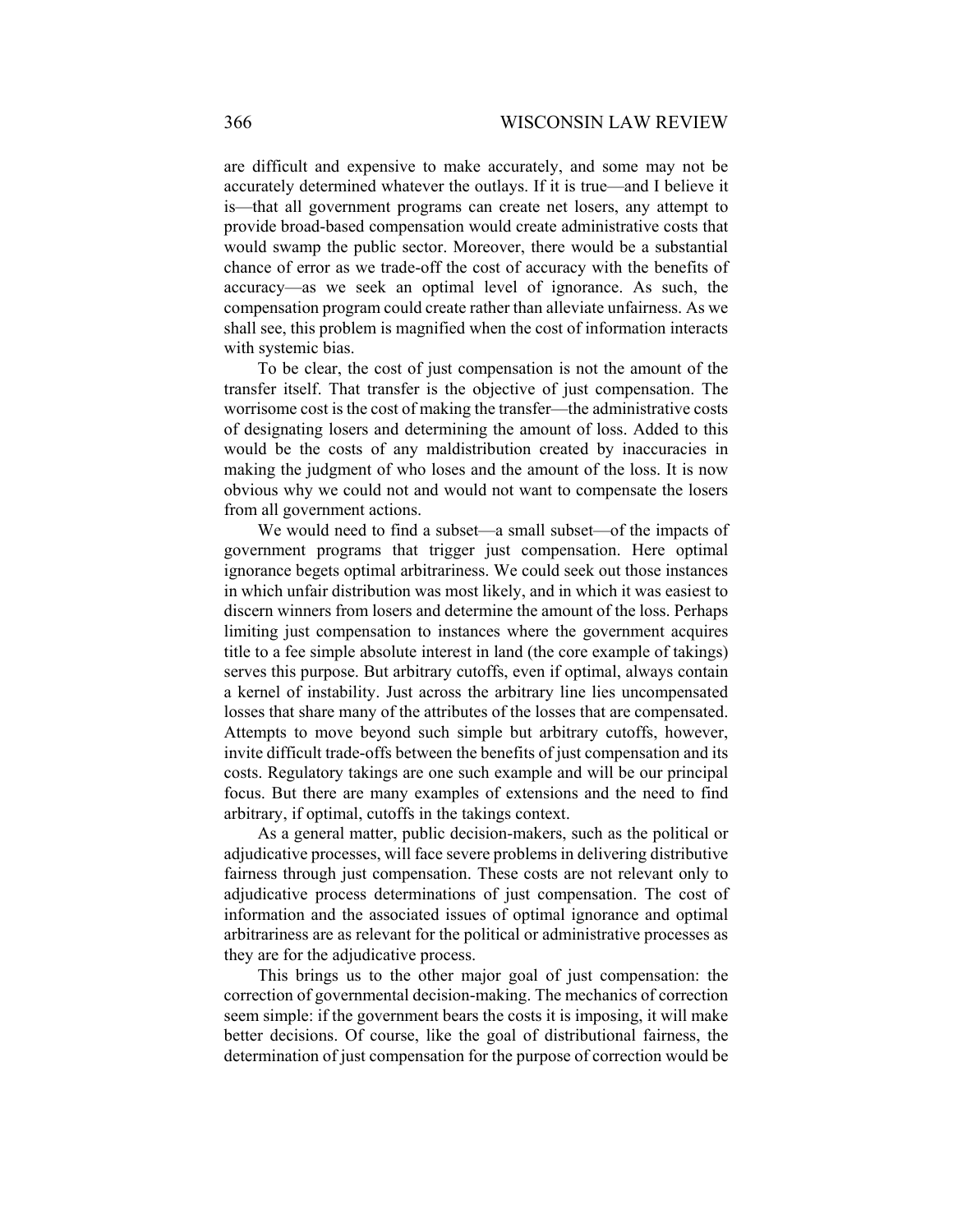subject to the administrative costs of identifying net losers and the amount of the loss. And, as we shall see, in the context of regulatory takings, these costs are especially high.

But to understand correction, we must answer a more basic question: why do we suppose the political process needs correcting? Why aren't the costs already internal? The political process as the determiner of the public interest should account for all impacts without having to pay compensation. The political process decision-maker that we have considered thus far suffers from ignorance. But there is no a priori reason to see these information problems as more associated with costs than with benefits. In order to understand the corrective role of just compensation, we will need additional institutional analysis.

#### II. INSTITUTIONAL MALFUNCTION: AN ANALYTICAL FRAMEWORK

Understanding the correction goal of just compensation requires delving more deeply into the forms of political malfunctions and how they might be corrected by just compensation. Understanding the political process and its malfunctions is the first step to understanding the broader issue of why just compensation is an issue that needs to be taken from the political process and allocated to the courts. That, in turn, requires us to understand the adjudicative process and its malfunctions.<sup>[7](#page-4-0)</sup>

# <span id="page-4-1"></span>*A. The Two-Force Model of Politics*

Much of what economists and political scientists have contributed to the analysis of politics and political malfunction is based on a simple but powerful paradigm—the dominance of interest groups small in number of members but with high per capita stakes over groups larger in number but with smaller per capita stakes. This dominance holds even when the total stakes for the larger group exceed that for the smaller. These theories are variously called capture theory, special interest theory, or interest group theory. For simplicity sake, I will call this body of work the interest group theory of politics (IGTP) and the disproportionate influence of the concentrated few minoritarian bias.

When one considers the interaction between the costs and benefits of political participation and, in particular, the costs and benefits of information, it is easy to see why the dominant image of the political process and its biases is minoritarian. The concentrated few with their substantial per capita stakes have the incentive to understand their

<span id="page-4-0"></span><sup>7.</sup> For fuller treatments of these models, see KOMESAR, IMPERFECT ALTERNATIVES, *supra* note [1,](#page-0-2) at 97, 149–50 and NEIL KOMESAR, LAW'S LIMITS: THE RULE OF LAW AND THE SUPPLY AND DEMAND OF RIGHTS 51–52 (2001) [hereinafter KOMESAR, LAW'S LIMITS].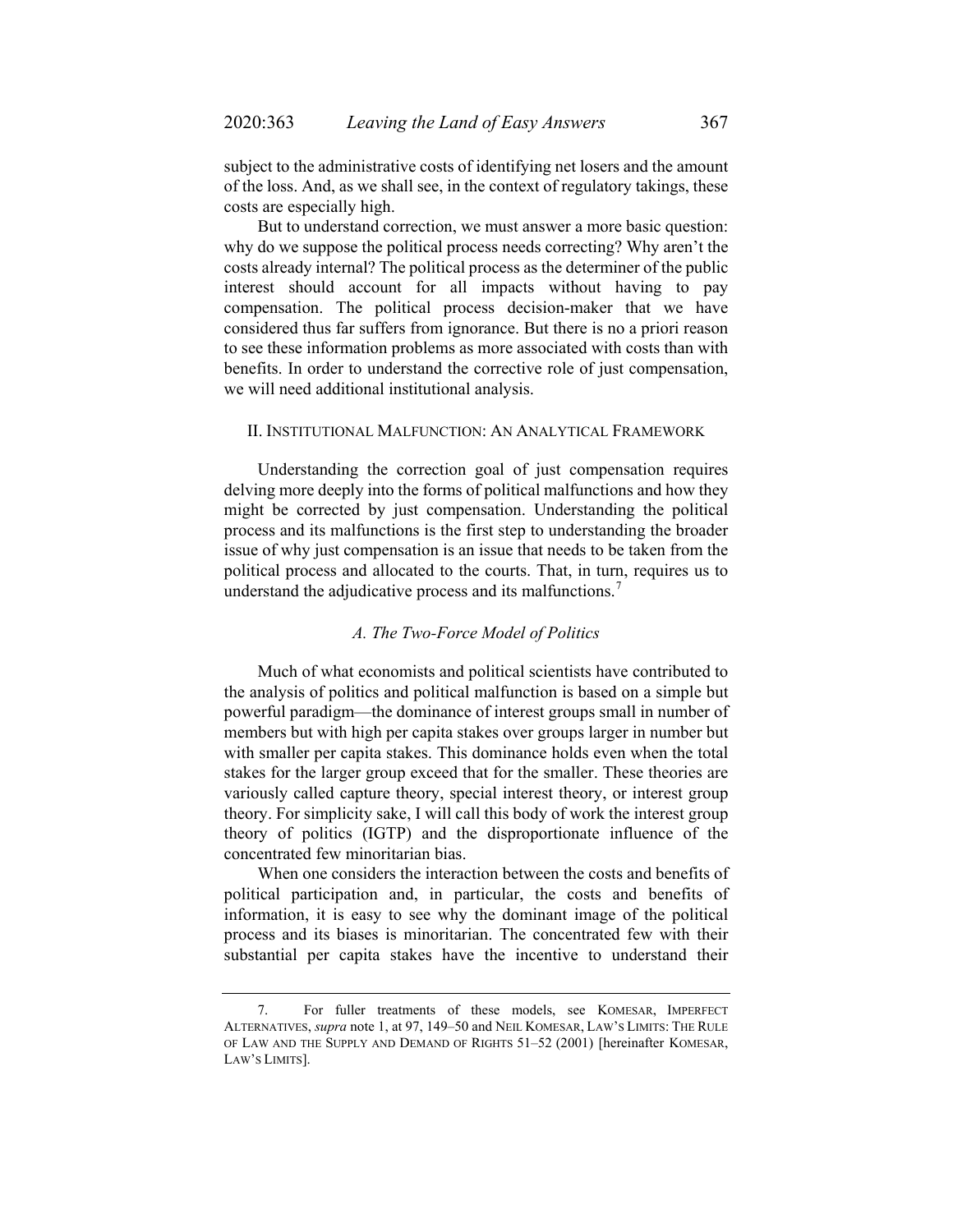interests, organize for political activity, and determine the correct channels of influence in the political process. On the other hand, in the extreme but not uncommon case, the members of the losing majority (often consumers or taxpayers) do not have the incentive to even recognize that they are being harmed let alone how to do something about it.

But variation in the costs and benefits of participation can produce variation in the degree of dominance of concentrated interests. On the benefit side, as the per capita stakes for the majority increase (even holding constant the ratio between majoritarian and minoritarian per capita stakes), members of the majority will more likely expend the resources necessary to recognize their interests.<sup>[8](#page-5-0)</sup> On the cost side, the probability of majoritarian response varies with the costs of information and the costs of political action.<sup>[9](#page-5-1)</sup> In turn, these costs depend on the complexity of the issue and the structural characteristics of the political process, such as the population of the jurisdiction, the size of the legislature (number of legislators), the frequency of election and the size, and scope of the legislative agenda.<sup>[10](#page-5-2)</sup> Smaller majorities are easier to organize. Legislatures with fewer legislators and simpler agendas make it easier to understand the position of any legislator and, therefore, easier to discipline unwanted action at the ballot box. Taken to its logical conclusion, this analysis suggests not just that the relative advantage of the concentrated group will vary, but that there may be instances in which the larger group can dominate and even be overrepresented. Voting provides larger groups with a form of political action that, in some circumstances, can be powerful and even dominant.

We now have a two-force model of politics that broadens the scope of the IGTP. Where the dynamics of participation make the majority dormant and majoritarian influence negligible, we get the minoritarian bias predicted by the IGTP. But as the chance of majoritarian activity grows, we get a countervailance between the two forces and, with it, political outcomes that are more "balanced" than predicted by a one-force model. In turn, the two-force model recognizes a political evil beyond the purview of the one-force model—majoritarian bias where active majorities impose disproportional losses on minorities. Some of the most dramatic evils done by government reside here. The two-force model provides a way to understand when and why majoritarian bias or minoritarian bias is likely.

<span id="page-5-1"></span><span id="page-5-0"></span>For the purposes of this Article, the important issue is which of the two forces characterizes regulatory takings and which can be corrected by just compensation. The primary focus of regulatory takings is land use regulation, and there the form of political malfunction will depend on the

<sup>8.</sup> KOMESAR, IMPERFECT ALTERNATIVES, *supra* not[e 1,](#page-0-2) at 72.

<sup>9.</sup> *Id.* at 71–72.

<span id="page-5-2"></span><sup>10.</sup> *Id.* at 73.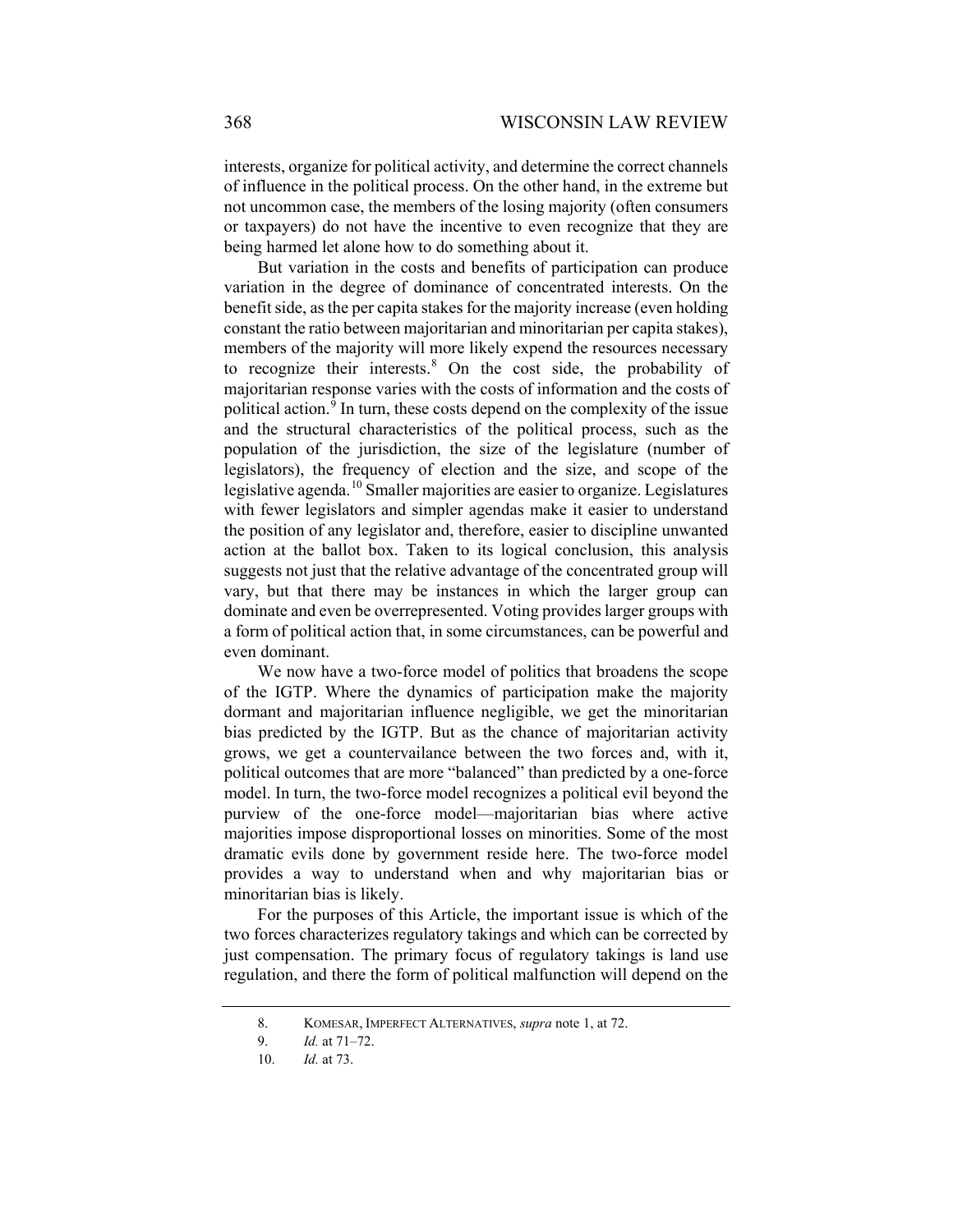size of the political jurisdiction with local zoning most likely to be characterized by majoritarian bias. Local homeowners have significant per capita stakes. A family's most valued asset is normally its home and, therefore, families are sensitive to government actions that may affect the value of their homes. Because local homeowner majorities are smaller in number and larger in per capita impact than majorities in most other political settings, organization is easier, and the stakes are high enough to produce both an appreciation of the issue and a willingness to act. Local land use decision-makers are more accessible both geographically and procedurally (simpler, less formal procedures) than most political bodies. Small local governments have relatively simple agendas that allow easier monitoring by local majorities.

The corrective effect of just compensation works most straightforwardly on majoritarian bias where active majorities impose disproportionate burdens on the minority. The majority pays the taxes that fund just compensation. If, as taxpayers, they must shoulder costs greater than the benefits they receive, they will not pass such regulations.

Correcting majoritarian bias in local zoning would create benefits across the ideological spectrum. Excessive restrictions emanating from local zoning impose widespread and serious social problems. The excesses of local zoning, often referred to as exclusionary zoning, have serious adverse ramifications on the supply and cost of housing, the equitable distribution of public education and the chance for economic and racial integration.<sup>[11](#page-6-0)</sup> These adverse impacts are likely to be regressive, falling disproportionately on lower income families.<sup>[12](#page-6-1)</sup>

It is even possible to imagine just compensation reducing minoritarian bias. If the controlling minority knows that it will be compensated for any losses imposed by the regulation, it would have a reduced incentive to oppose regulation where the costs are less than the social benefit. There are, however, strong reasons to believe that just compensation would increase rather than decrease minoritarian bias. We will return to these perverse impacts shortly. But even if we limit just compensation to majoritarian bias settings, the goodness of correction depends on the ability and availability of the adjudicative process.

# *B. The Adjudicative Process*

Analyzing the adjudicative process raises three broad institutional considerations: the dynamics of litigation, physical capacity, and judicial

<span id="page-6-1"></span><span id="page-6-0"></span><sup>11.</sup> Elliot Anne Rigsby, *Understanding Exclusionary Zoning and its Impact on Concentrated Poverty*, CENTURY FOUND. (June 23, 2016), https://tcf.org/content/facts/understanding-exclusionary-zoning-impact-concentratedpoverty/.

<sup>12.</sup> *Id.*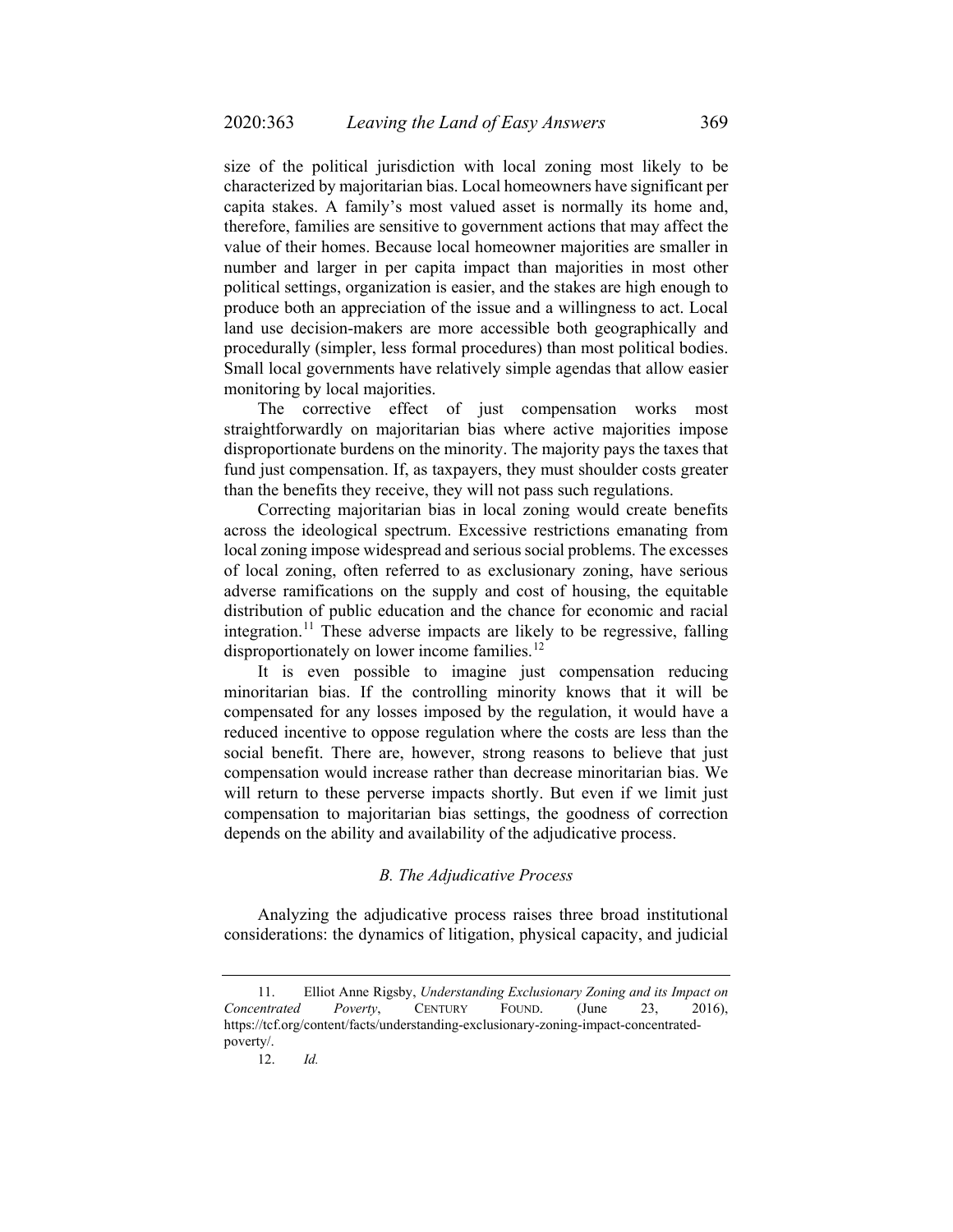competence or substantive ability. The interaction of these three considerations determines the performance of the courts.<sup>[13](#page-7-0)</sup>

These interactions play out against the background of the structure of the adjudicative process. Compared to the political process, the adjudicative process exhibits three distinctive structural attributes. First, the adjudicative process has more formal requirements for participation. Second, the adjudicative process is much smaller—its physical resources and personnel are far fewer—than the political process and, more importantly, it is far more difficult to increase in size. Third, judges, the central officials of the judicial process, are more independent from the general population than their political counterparts. These three basic characteristics—higher access cost, limited scale, and judicial independence—interact.

The independence of judges stems primarily from their terms of employment. Federal judges serve for life. Even elected state court judge stand for election less frequently than officials in the conventional political process and, at least until recently, judicial elections have been characterized by greater non-partisanship.<sup>[14](#page-7-1)</sup> Judges are also insulated from unequal influence by funneling information through the adversarial process and screening it by an array of procedural devices. However, the same structural elements that produce independence and evenhandedness raise the cost of participation in the adjudicative process—the costs of litigation. In turn, the costs of litigation, interacting with the distribution of stakes, can keep the courts from seeing many social issues and can produce serious inequality as low stakes players and those with limited experience with adjudication are systematically disadvantaged.

Scarcity of available resources and constraints on expansion also significantly impact the adjudicative process.<sup>[15](#page-7-2)</sup> This is a factor emphasized by Andy Coan.<sup>[16](#page-7-3)</sup> In theory, increasing or decreasing physical capacity (scale) of any institution helps determine the ability of that institution. However, the constraints on the size of the adjudicative process and the implications of these constraints on judicial choices are more obvious and dramatic than any comparable constraints on the size of the political process.

The physical capacity of the adjudicative process interacts with the competence of judges in a familiar way. As we saw earlier, there is a tradeoff between accuracy and the cost of accuracy. As such, the costs of the judicial determination of just compensation will be a function of not only

<sup>13.</sup> *See* KOMESAR, LAW'S LIMITS, *supra* note [7.](#page-4-1)

<span id="page-7-3"></span><span id="page-7-2"></span><span id="page-7-1"></span><span id="page-7-0"></span><sup>14.</sup> *See* Justin Levitt, *The Partisanship Spectrum*, 55 WM. & MARY L. REV. 1787, 1831–83 (2014).

<sup>15.</sup> COAN, *supra* not[e 1;](#page-0-2) KOMESAR, LAW'S LIMITS, *supra* not[e 7,](#page-4-1) at ch. 3.

<sup>16.</sup> *Id.*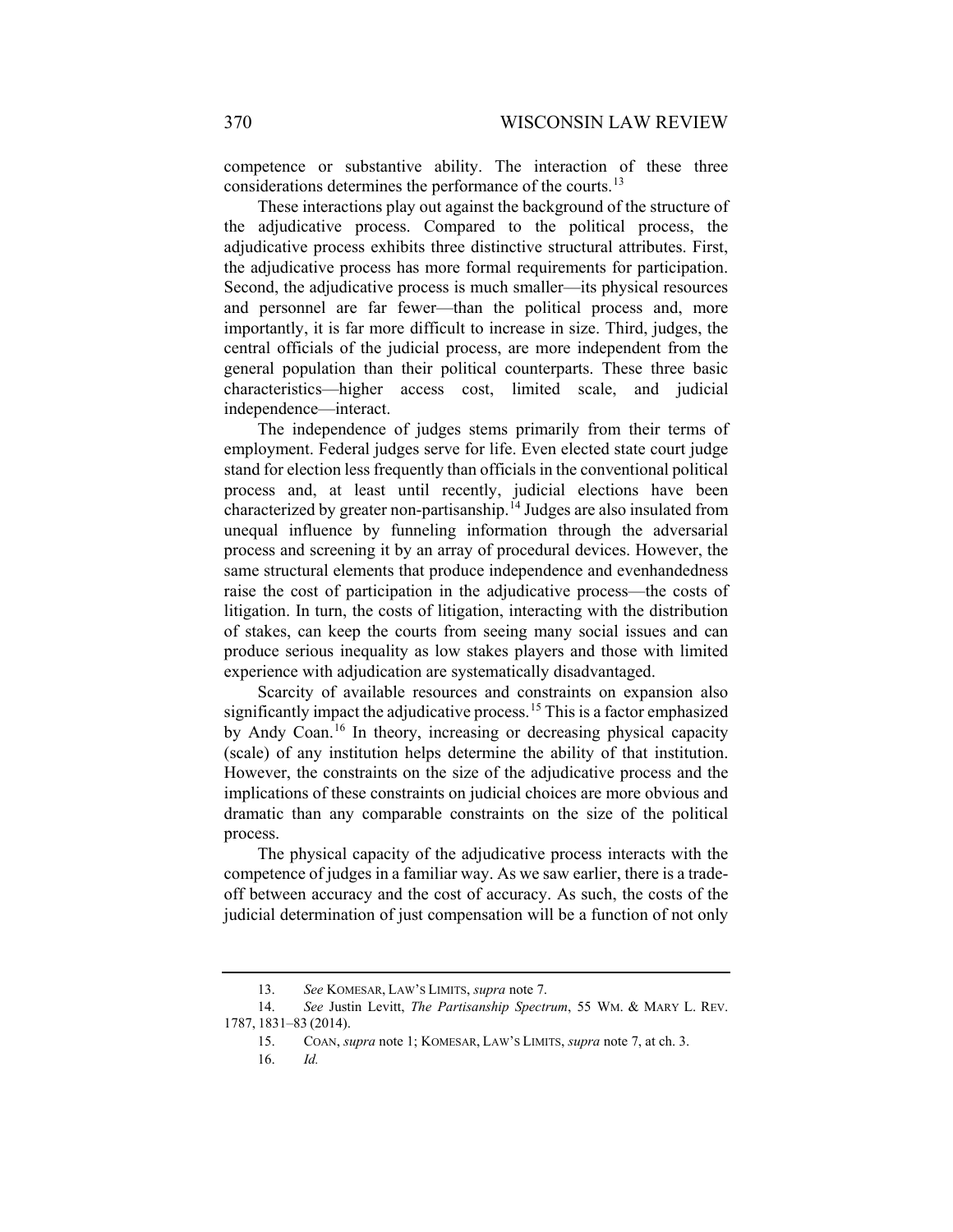the number of cases or claims made but also the difficulty of discerning loss—a particularly serious problem for regulatory takings.

### III. REGULATORY TAKINGS—HOPES AND DREAMS

As we shall see, the existing regulatory takings doctrine falls far short of the hopes of its proponents. But shifts in the makeup of the Supreme Court have brought on more Justices who may think the doctrine should come closer to these hopes. I could speculate on the sorts of programs these new Justices might consider, but I am saved from this task by two well-known scholarly pieces that set out broad (and broader) roles for regulatory takings. Examining these proposals provides a good idea of what expansions to the regulatory takings doctrine would entail.

Writing ten years apart, Richard Epstein and William Fischel advocated enlarging the coverage of regulatory takings. Epstein offers the more sweeping proposal.<sup>[17](#page-8-0)</sup> He argues that any government action that interferes with the use of private property constitutes a takings whether or not the government acquires title, reduces the value to zero, directly invades the premises, or fulfills any of the arbitrary criteria that characterize existing takings jurisprudence.[18](#page-8-1) Given Epstein's broad definition of property, virtually all forms of regulation become presumptive takings. It hardly seems surprising that a libertarian like Epstein should be delighted with the prospect of regulation vigorously scrutinized. But serious analytical problems undermine Epstein's proposal even for the property owners he believes he is protecting and the libertarians he represents.

On the demand side (the need) for regulatory takings, Epstein asserts that "the takings clause is designed to control rent seeking and political faction."<sup>[19](#page-8-2)</sup> Epstein, like others who have employed the interest group theory of politics, sees government malfunction largely in terms of minoritarian bias.<sup>[20](#page-8-3)</sup> Epstein is correct when he asserts that the compensation mechanism can at least in theory serve to correct political malfunction by forcing the political process to internalize losses. But internalization through compensation works most straightforwardly to correct majoritarian bias, not rent-seeking and minoritarian bias.

In fact, Epstein's expansion of regulatory takings would likely increase rent-seeking and minoritarian bias. A massive compensation program with a complex administrative apparatus provides fertile ground

<sup>17.</sup> *See generally* EPSTEIN, *supra* not[e 4.](#page-2-3)

<sup>18.</sup> *Id.* at 93–96.

<sup>19.</sup> *Id.* at 281.

<span id="page-8-3"></span><span id="page-8-2"></span><span id="page-8-1"></span><span id="page-8-0"></span><sup>20.</sup> *Id.* at 3–6. This interpretation is consistent with that, given his works by such readers as Einer Elhauge, *Does Interest Group Theory Justify More Intrusive Judicial Review?*, 101 YALE L.J. 31, 32–35 (1991).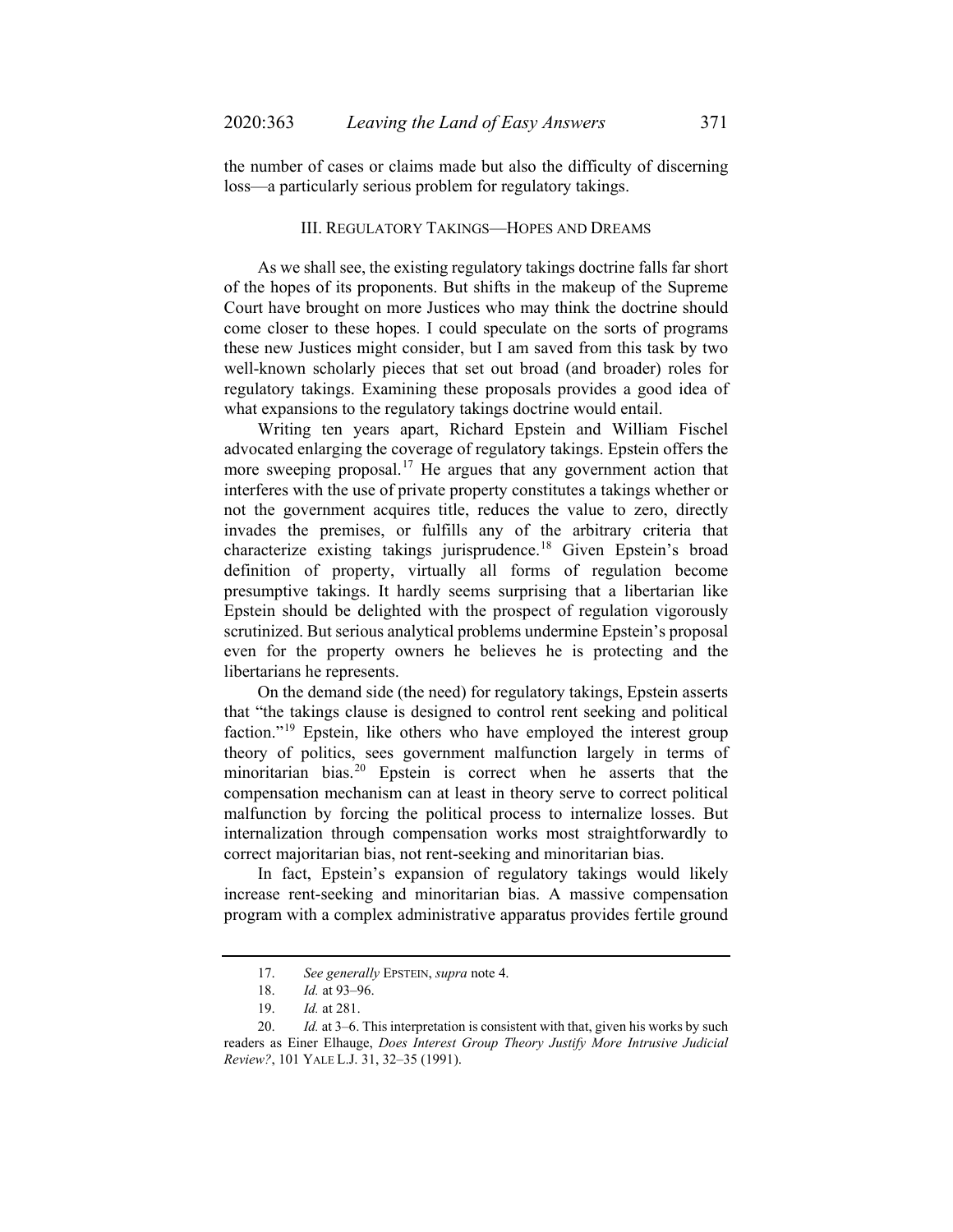for manipulation by concentrated interests resulting in a surge in claims and overcompensation of these concentrated interests. Rather than decrease rent-seeking, Epstein's program would increase it. For someone so distrustful of government programs in general, it is surprising that Epstein is so sanguine about the huge bureaucracy his plan establishes.

On the supply side, the amount and scope of judicial activity Epstein proposes violates even the simplest senses of scale. Without regard to the competence of the courts or the chance that they would make worse decisions than even a highly defective political process, the range and complexity of the issues that the courts must consider under Epstein's proposal would break the judicial bank many times over. Reallocating such a mass of complex social decisions from the political to the adjudicative process is impossible without a change in the size of the judiciary so massive that it would alter its basic character.

William Fischel offers a more focused and considered program than Epstein. $21$  He limits his proposal not only to land use regulation, but also to land use regulation emanating from local as opposed to state and federal governments and, therefore, land use regulation more likely to be subject to majoritarian bias.<sup>[22](#page-9-1)</sup> But even Fischel's better focused and more limited proposal for regulatory takings is beyond the capacity of the adjudicative process.

The size and difficulty of the task that Fischel proposes for the adjudicative process is paradoxically inherent in his arguments about political malfunction. Fischel continuously, and I think correctly, points out that local homeowner majorities are doggedly determined to exploit their zoning advantages.<sup>[23](#page-9-2)</sup> Local homeowner majorities will push their representatives to defend local zoning ordinances and resist any attempts by the courts to "correct" the bias that gives them their political advantage.<sup>[24](#page-9-3)</sup> Every plausible issue will be litigated.<sup>[25](#page-9-4)</sup>

In the land use setting, the issue of who should be paid and how much is especially difficult, involving a number of factors that vary from context to context. These include the determination of whether the use in question

<sup>21.</sup> FISCHEL, *supra* not[e 4.](#page-2-3)

<sup>22.</sup> *Id.* at 1–7, 9–11.

<sup>23.</sup> *Id.* at 254–64.

<sup>24.</sup> *Id.* at 262–64.

<span id="page-9-4"></span><span id="page-9-3"></span><span id="page-9-2"></span><span id="page-9-1"></span><span id="page-9-0"></span><sup>25.</sup> Consider the famous *Mt Laurel* litigation where the travail created by local resistance wore down even an adjudicative process determined to overcome exclusionary zoning. *S. Burlington Cty. N.A.A.C.P. v. Twp. of Mount Laurel* (*Mt. Laurel I*), 336 A.2d 713, 724 (N.J. 1975); *S. Burlington Ct. N.A.A.C.P. v. Twp. of Mount Laurel* (*Mt. Laurel II*), 456 A.2d 390, 418–420 (N.J. 1983). Local authorities dragged their heels and clogged the courts, using every possible excuse and loophole and exploiting every complication. There is no reason to suppose that they would not react in the same way faced with an expanded regulatory takings doctrine. For a more extensive discussion of *Mt. Laurel* and the various studies of the case, see KOMESAR, LAW'S LIMITS, *supra* note [7,](#page-4-1) at 79–86.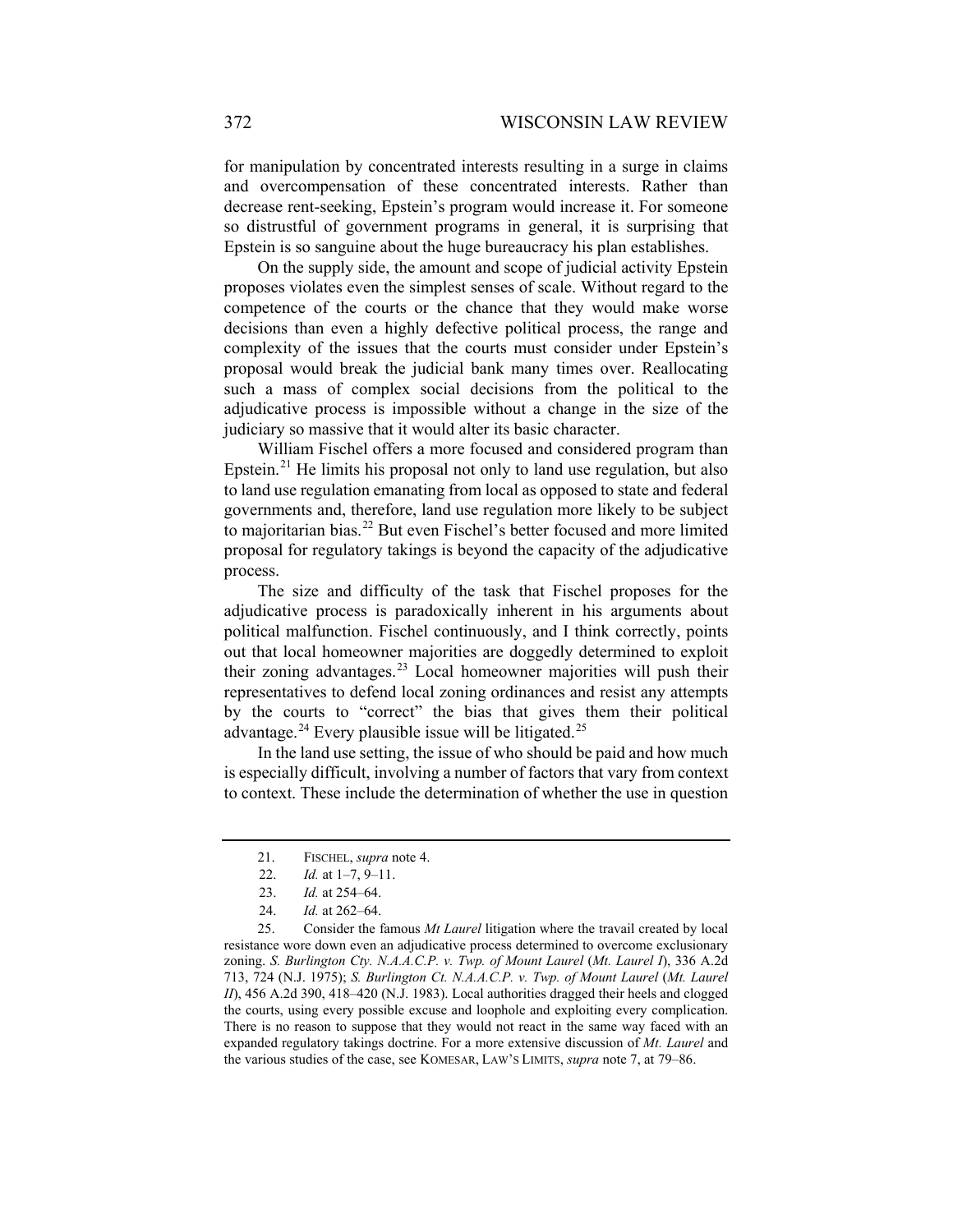was a common-law nuisance or a sub-normal use.<sup>[26](#page-10-0)</sup> But most troubling is the confounding issue of reciprocity of advantage which is also inherent on a much larger scale in Epstein's proposal.

Reciprocity of advantage plays a prominent role in private land-use planning. Private developers impose restrictions on their parcels because they believe that purchasers will find the restrictions on their parcel more than justified by the protections provided by restrictions on the other parcels. Each purchaser receives reciprocal benefits that justify the restrictions on their parcel and the value of the private development increases.

Public land use authorities, in theory, provide the same reciprocal benefits on a grander scale. Public land use authorities may not always or perhaps even usually achieve these results. But, given the amount of local land use regulation and the array of interacting provisions in each zoning plan, attempting to measure whether reciprocity of advantage is sufficient to overcome the losses complained of by those seeking compensation is a herculean task. At the least, the resulting difficulty will increase the complexity of litigation and drain the resources of the adjudicative process. Moreover, given the dynamics of litigation, we can expect that the resulting pattern of compensation via this complex litigation will be biased in favor of larger scale landowners.<sup>[27](#page-10-1)</sup> Although Fischel's plan is more sensible and focused than Epstein's, the adjudicative process is simply too small and poor to shoulder even this lesser load.

It is little wonder then that the actual regulatory takings doctrine is a long way from the hopes and dreams of these grand plans.

# IV. REGULATORY TAKINGS—WHAT IT IS

*Lucas v. South Carolina Coastal Commission*[28](#page-10-2) was heralded as a revolution in property rights protection.<sup>[29](#page-10-3)</sup> No doubt trying to avoid the complex and watered-down balancing of earlier cases, the Court sought a categorical ground for regulatory takings in the form of the total takings doctrine. The reality of regulatory takings depends on the meaning given to total takings. If total takings means that the land in question cannot be

<sup>26.</sup> *See* KOMESAR, LAW'S LIMITS, *supra* note [7,](#page-4-1) at 101–03.

<span id="page-10-1"></span><span id="page-10-0"></span><sup>27.</sup> *See* Patricia Munch, *An Economic Analysis of Eminent Domain*, 84 J. POL. ECON. 473, 476–78 (1976).

<sup>28.</sup> 505 U.S. 1003 (1992).

<span id="page-10-3"></span><span id="page-10-2"></span><sup>29.</sup> *See* Douglas W. Kmiec, *At Last, the Supreme Court Solves the Takings Puzzle*, 19 HARV. J.L. & PUB. POL'Y 147, 148, 156 (1995) (asserting that "the Court has awakened to its responsibility under the Takings Clause" and that "[t]here is no constitutional basis for confining [these cases to] complete value deprivation or property concession"); *see also* James L. Huffman, *Lucas: A Small Step in the Right Direction*, 23 ENVTL. L. 901, 901–02 (1993); Robert M. Washburn, *Land Use Control, the Individual, and Society:* Lucas v. South Carolina Coastal Council, 52 MD. L. REV. 162, 164 (1993).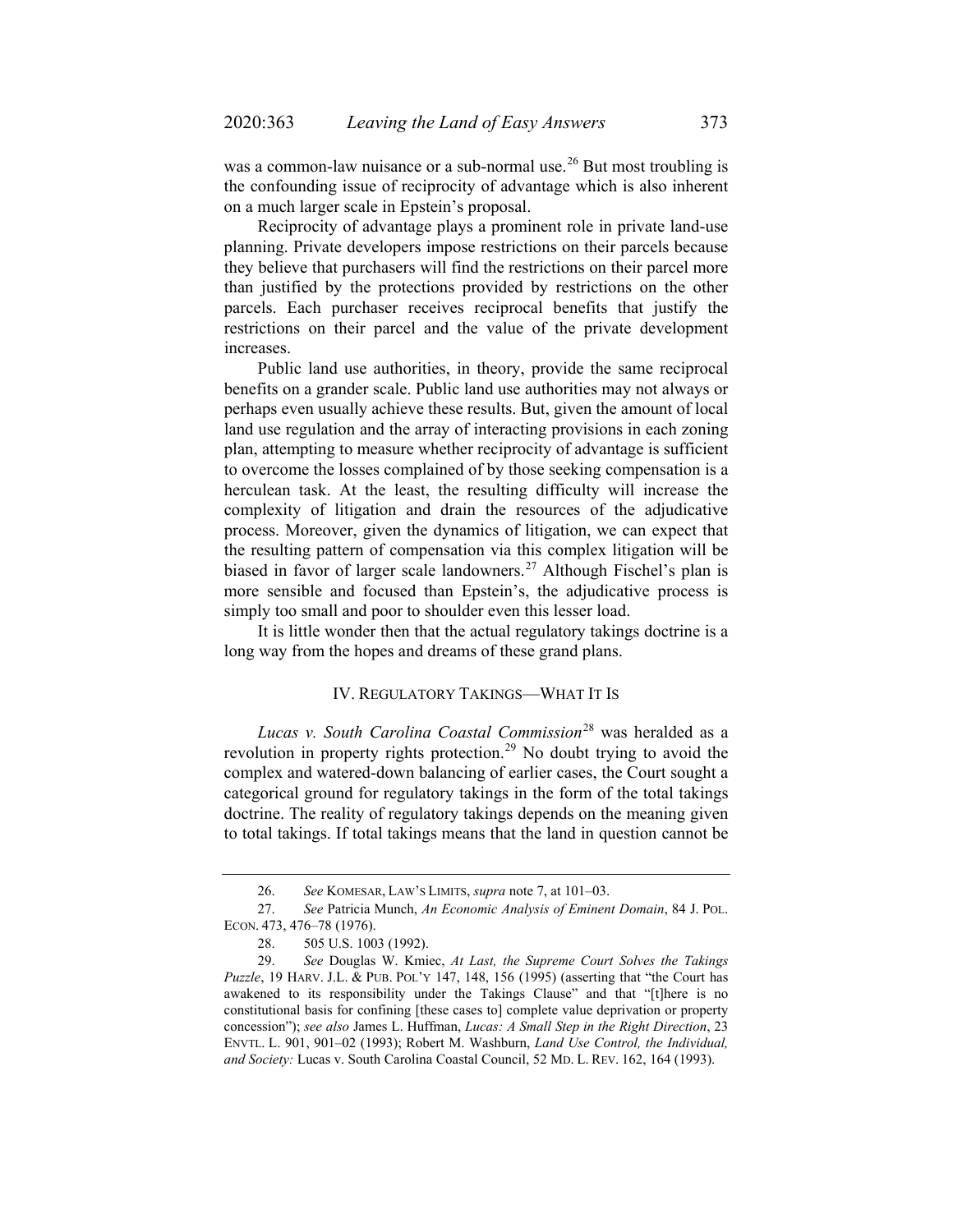developed at all, the number of land use restrictions that trigger the new doctrine is very limited. Most land use restrictions—even those that severely limit development and severely reduce value—would be beyond the scope of *Lucas*. The language of the majority opinion, however, invites a broader definition. In his much-discussed footnote 7, Justice Scalia, writing for the Court, provides the basis for a broad-based definition of total takings:

Regrettably, the rhetorical force of our "deprivation of all economically feasible use" rule is greater than its precision, since the rule does not make clear the "property interest" against which the loss of value is to be measured . . . unsurprisingly this uncertainty regarding the composition of the denominator in our "deprivation" fraction has produced inconsistent pronouncements by the court.<sup>[30](#page-11-0)</sup>

In theory, this footnote and the "denominator issue" it raises could significantly expand regulatory takings. Conceptually every regulation could be a total takings since, by imposing restrictions, every regulation takes a negative easement, a well-recognized property interest. Those who wish to see the *Lucas* precedent expanded have looked to this footnote.<sup>[31](#page-11-1)</sup>

But lurking here is the confounding issue of reciprocity of advantage which we explored in the previous section. The facts of *Lucas* skirt the issue. If David Lucas cannot develop, he cannot gain reciprocal benefits from beach erosion control. Control of beach erosion may be crucially important to beachfront property owners, but presumably not if they cannot develop these beachfront lots at all.

But viewed in this way, *Lucas* would hardly be revolutionary. Governments can still prohibit most use so long as they do not prohibit all. Severe restrictions and serious losses would go unexamined and uncompensated by the courts. In order to offer more than a symbolic gesture or a bluff to impede zealous land use authorities, the Court would need to move total takings beyond the rare instance of a complete refusal of development. But it is precisely this expansion that would trigger all the difficulties of resolving compensation claims that increasingly involve reciprocity of advantage. And this is a step the Court has avoided.<sup>[32](#page-11-2)</sup>

<sup>30.</sup> *Lucas*, 505 U.S. at 1016–17.

<span id="page-11-1"></span><span id="page-11-0"></span><sup>31.</sup> *See, e.g.*, Michael M. Berger, Lucas v. South Carolina Coastal Council: *Yes, Virginia, There Can Be Partial Takings*, *in* TAKINGS: LAND-DEVELOPMENT CONDITIONS AND REGULATORY TAKINGS AFTER *DOLAN* AND *LUCAS* 148–64 (David L. Callies ed., 1996).

<span id="page-11-2"></span><sup>32.</sup> See the refusal to expand *Lucas* in *Tahoe-Sierra Preservation Council, Inc. v. Tahoe Reg'l Planning Agency*, 535 U.S. 302, 342 (2002), a case redolent with reciprocity of advantage.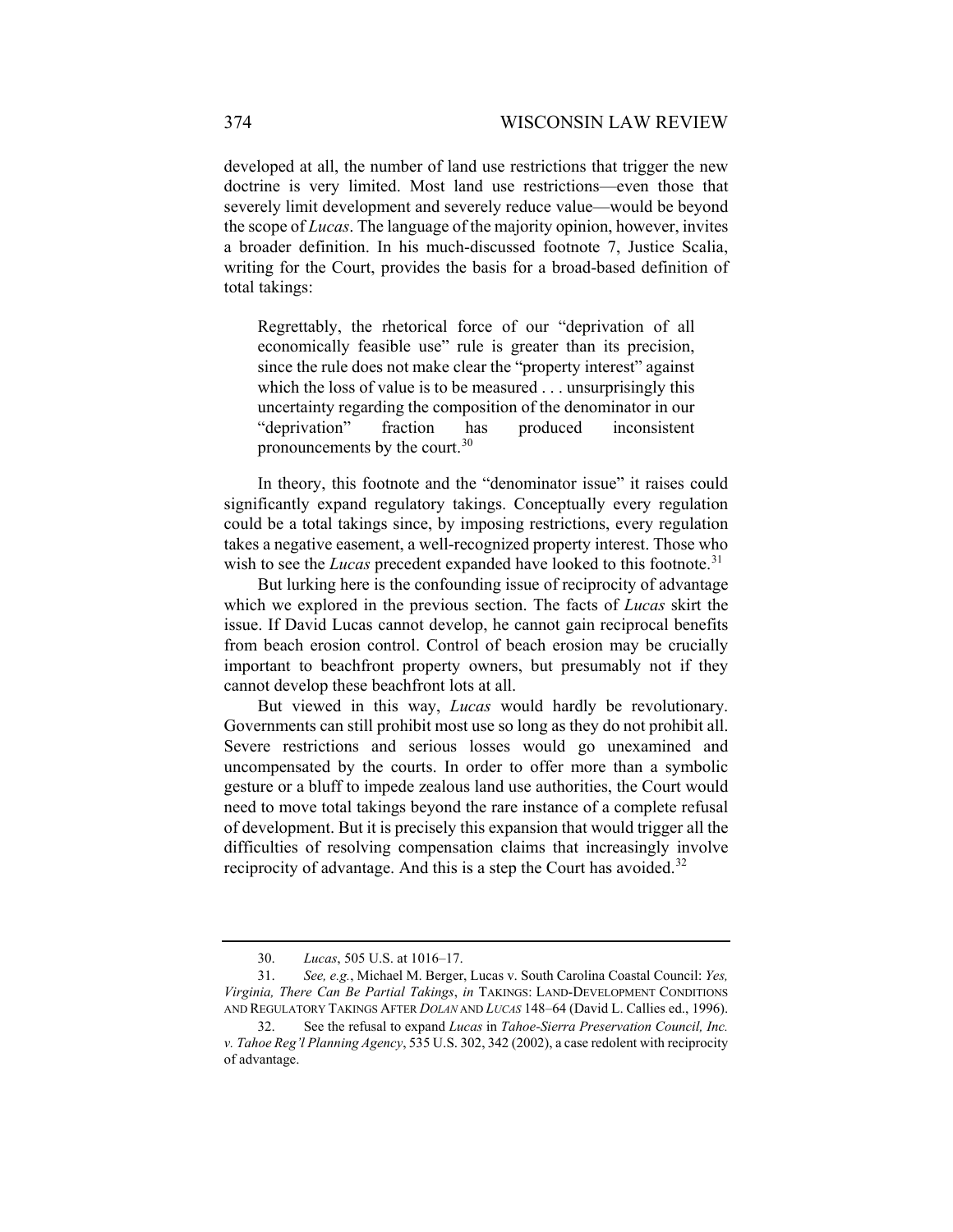## V. REGULATORY TAKINGS—WHAT IT SHOULD BE

But should the doctrine exist at all? The regulatory takings doctrine is a Potemkin village with an impressive facade hiding primarily empty ground with a few poorly planned structures. As we have seen, the doctrine cannot confront or correct any serious political malfunction. At best, it is a waste of resources. But it has the potential for mischief. Given the shift in the personnel on the Supreme Court and the recent rumblings in the  $dot{c}$ ,  $33$  it is easy to imagine that Court signaling a broad regulatory takings doctrine and inviting litigation which would roil the lower courts—both state and federal. Eventually, the Supreme Court would need to control the mayhem and the institutional realities of regulatory takings would again take hold. But, in the meantime, there would be a significant increase in litigation and, with it, increased litigation costs for land use authorities. It is entirely possible that these increased costs would deter some land use regulation that would in reality not constitute regulatory takings. Such deterrence might be welcomed by property rights advocates and might be an objective of the new Supreme Court majority.

But such a tactic would come at significant societal cost. Lower federal courts and even state courts would use a significant part of their resources on litigation that would alter nothing in the long run. More importantly, the pattern of any deterrence of land use regulation will be perverse. The worst forms of majoritarian bias are least likely to be deterred by litigation costs. That is the lesson of cases like *Mount Laurel*. Moreover, widespread land use problems such as beach erosion or the deterioration of Lake Tahoe are least amenable to control by alternative non-regulatory solutions such as common law nuisance actions or market transactions.<sup>[34](#page-12-1)</sup> In these settings, even a highly flawed regulatory process seems the best of highly imperfect alternatives and landowners as a whole would be hurt rather than helped by restricting land use regulation in general.

Andy Coan notes the parallels between regulatory takings and equal protection where doctrinal rules and categories are used to minimize the impact on judicial resources.<sup>[35](#page-12-2)</sup> But although these two areas of constitutional law are similar on the supply side, they are quite different on the demand-side. Equal protection focuses on serious political malfunction.[36](#page-12-3) The regulatory takings doctrine does not. The most serious form of political malfunction in land use regulation—majoritarian bias in

<sup>33.</sup> *See Knick v. Twp. of Scott*, 139 S. Ct. 2162, 2167–68 (2019).

<span id="page-12-3"></span><span id="page-12-2"></span><span id="page-12-1"></span><span id="page-12-0"></span><sup>34.</sup> On the rapidly decreasing efficacy of market and common law solutions as numbers and complexity increase, see KOMESAR, LAW'S LIMITS, *supra* note [7,](#page-4-1) at 3–10.

<sup>35.</sup> COAN, *supra* not[e 1,](#page-0-2) at 137–39.

<sup>36.</sup> *See* KOMESAR, IMPERFECT ALTERNATIVES, *supra* not[e 1,](#page-0-2) at 223–30.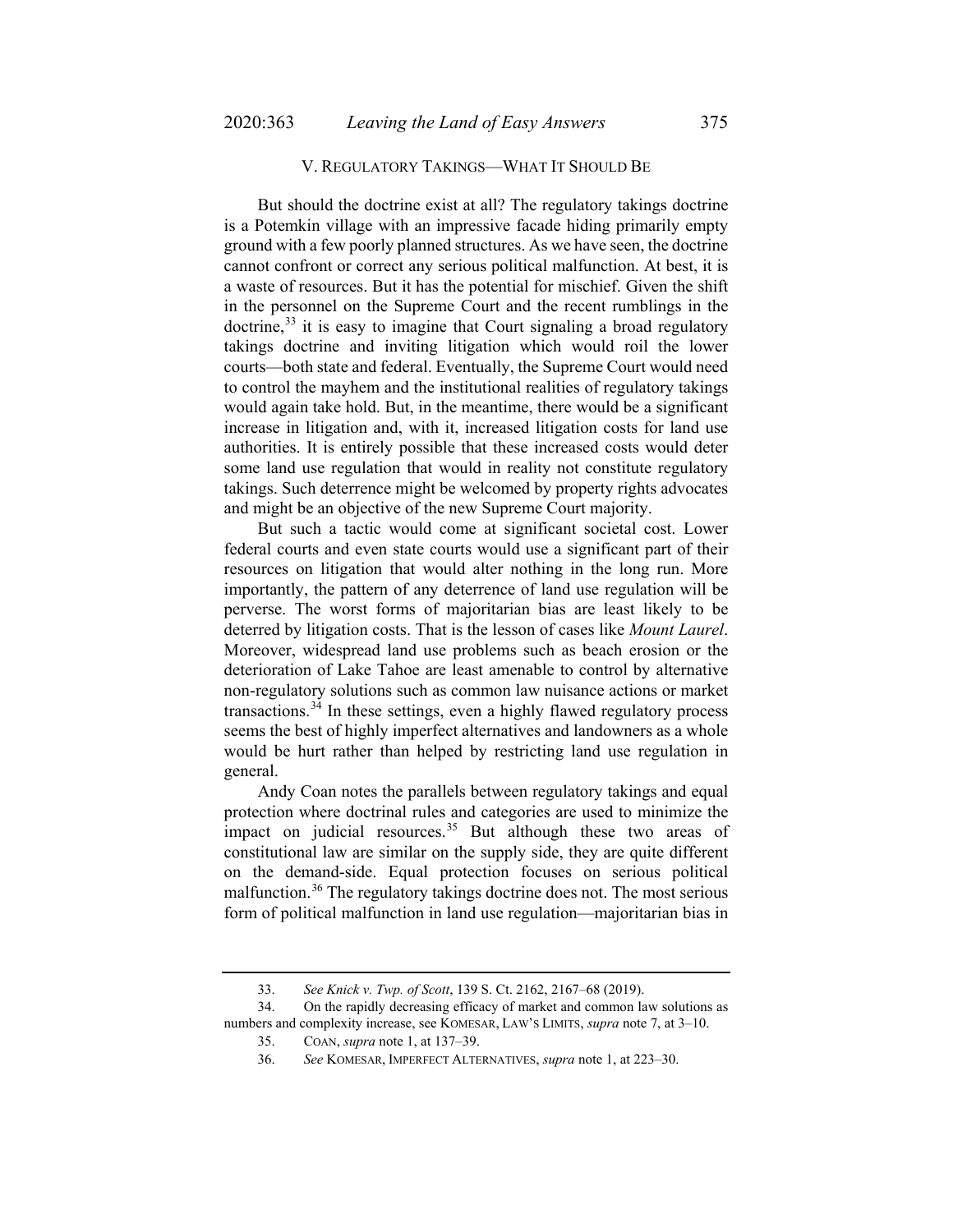local zoning—will go untouched by any plausible regulatory takings doctrine.

There are many competing projects for judicial review. From this perspective, there is a strong case that the Potemkin village of regulatory takings, which at best does nothing of value and at worst is subject to mischief, should be disassembled and its materials used elsewhere. At least viewed from afar, there appear to be several other Potemkin villages constructed on the constitutional landscape including federalism and commercial speech. In each of these areas, judicial language promises broad-based, serious judicial review, but the pattern of cases reveals far more limited and vacillating judicial action characterized by ideological sniping and unexplained ad hoc results. I leave it to those more familiar with these areas to determine whether they too should be dismantled.

## VI. LEAVING THE LAND OF EASY ANSWERS

Constitutional law is institutional choice. It inevitably comes down to the question of whether and when the adjudicative process should substitute its judgment for the political process. In this section, I use the lessons from regulatory takings to show that the conventional approaches to constitutional law that fail to seriously address institutional choice are inherently insufficient and largely incoherent.

There is a long tradition of focusing constitutional analysis on the search for essential or fundamental goals and values. These goals and values are established by recourse to the words of the Constitution or of iconic judges, or of political or moral philosophers. In the analysis of takings, we saw that establishing compelling goals like distributional fairness or correction of political malfunction tells us little if anything about regulatory takings or just compensation. Showing that we (or Framers or philosophers) care or cared passionately about fairness, correction, equality, liberty and so forth does not tell us whether constitutional judicial review makes sense. In other words, essentialism does not tell us when, and to what extent, courts as opposed to the political process should define and implement any of these goals. Without institutional choice, goal choice is analytically insufficient.<sup>[37](#page-13-0)</sup>

This brings us to originalism and textualism which have become the major focus of constitutional analysis for a number of judges and legal scholars. The basic imagery is appealing. The lawgivers, backed by the legitimating force of democratic enactment and ratification, establish the constitutional order. We, and more particularly unelected judges, are bound by what the Framers set out. The verities of constitutional law lie in the words of the Constitution and the historical record.

<span id="page-13-0"></span><sup>37.</sup> *See id.* at 3–13.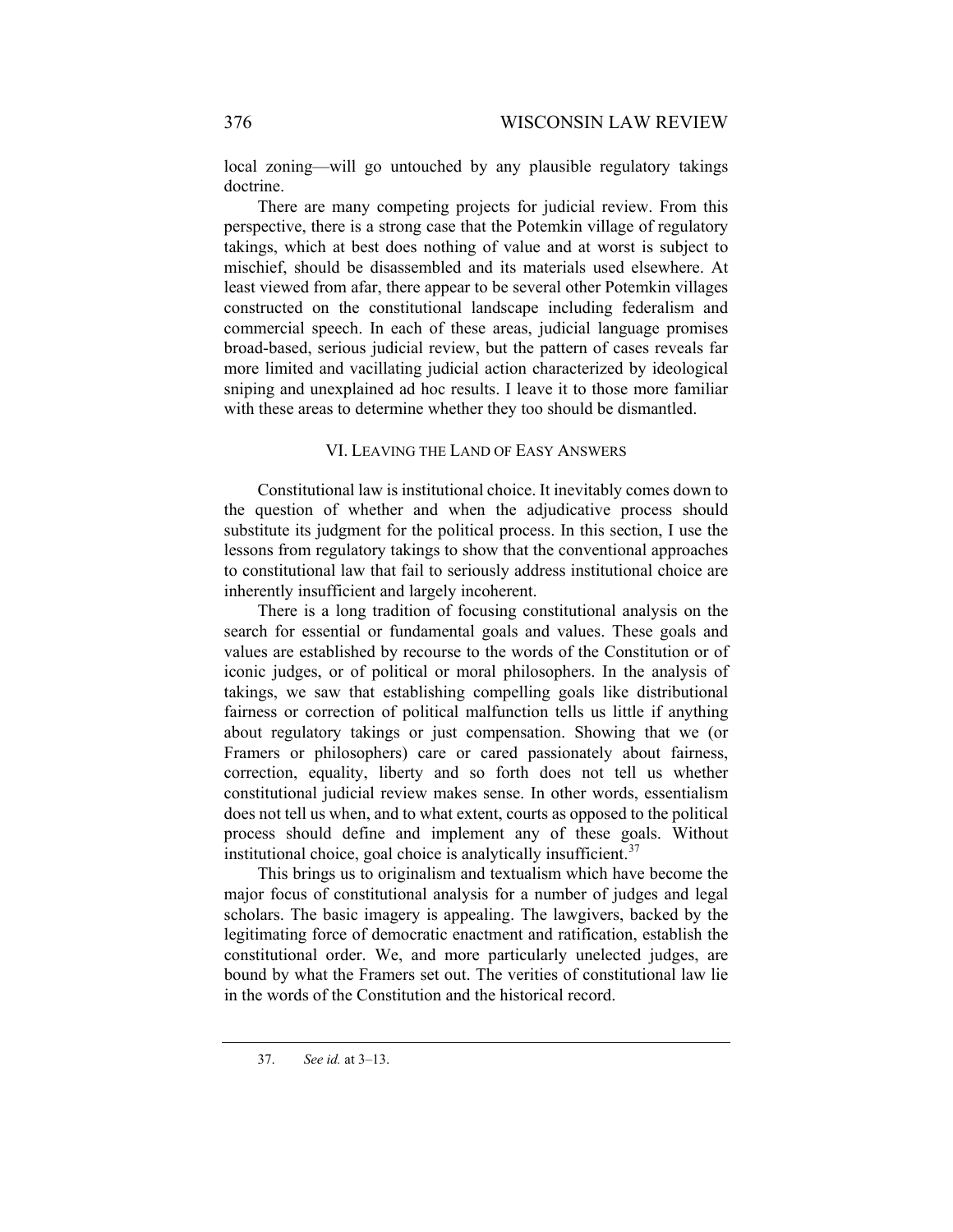Institutional analysis, however, casts doubt on the value of originalism and textualism. First, the lawgiver imagery connotes a clarity of constitutional language and meaning that belies the realities of constitution-making. The primary task of written constitutions is institutional design—the design of public decision-making processes. Here is the home of specific and clear language and here is where the major battles of constitution-making are waged. But this is not where constitutional law operates.

After addressing institutional design, there always remain questions of institutional allocation—which decision-making process decides which issues. Perhaps because of the challenges of predicting the future, or because the primary focus was on institutional design, the language employed in the U.S. Constitution to describe the roles of the political processes (state and federal) and the adjudicative process is more equivocal than the language that designs these institutions. Terms like takings of private property, interstate commerce, due process and equal protection are open-ended. The image of a definitive constitution works well for the specific language of institutional design, where it is least needed, and least well for the issues of institutional allocation which form the subject matter of constitutional law.

Turning to the historical record to see how drafters, enactors, or ratifiers viewed these issues of allocation creates empirical and conceptual problems again associated with the character of constitution-making. The original Constitution and subsequent amendments were a product of collective decision-making. The drafting of the Constitution was by committee and the enacting and ratifying were by conventions operating at national and state levels. Subsequent amendments came about through congressional enactment and state legislative ratification. Establishing, or even conceiving, of the meaning of terms employed by groups ranging from tens to thousands is, to say the least, tricky. Seeking to understand the meaning or intent of language from external sources is an inquiry suited to analyzing individual decision-making. At best, originalists are extrapolating from what a few of the thousands took words to mean, and that is inevitably arbitrary.

Even if we still wish to consider using the views of these Framers to define constitutional law, we must face the essential question: views about what? With or without passing constitutional inquiry through the minds of the long dead, we need to know what we are looking for. If the objective is to establish the goals and values of these historical figures and to use those to define constitutional law, then, like constitutional essentialism, originalism falls short. Without institutional choice, goal choice, no matter how it is done, is always analytically insufficient.<sup>[38](#page-14-0)</sup>

<span id="page-14-0"></span><sup>38.</sup> *See id.* at 3–13.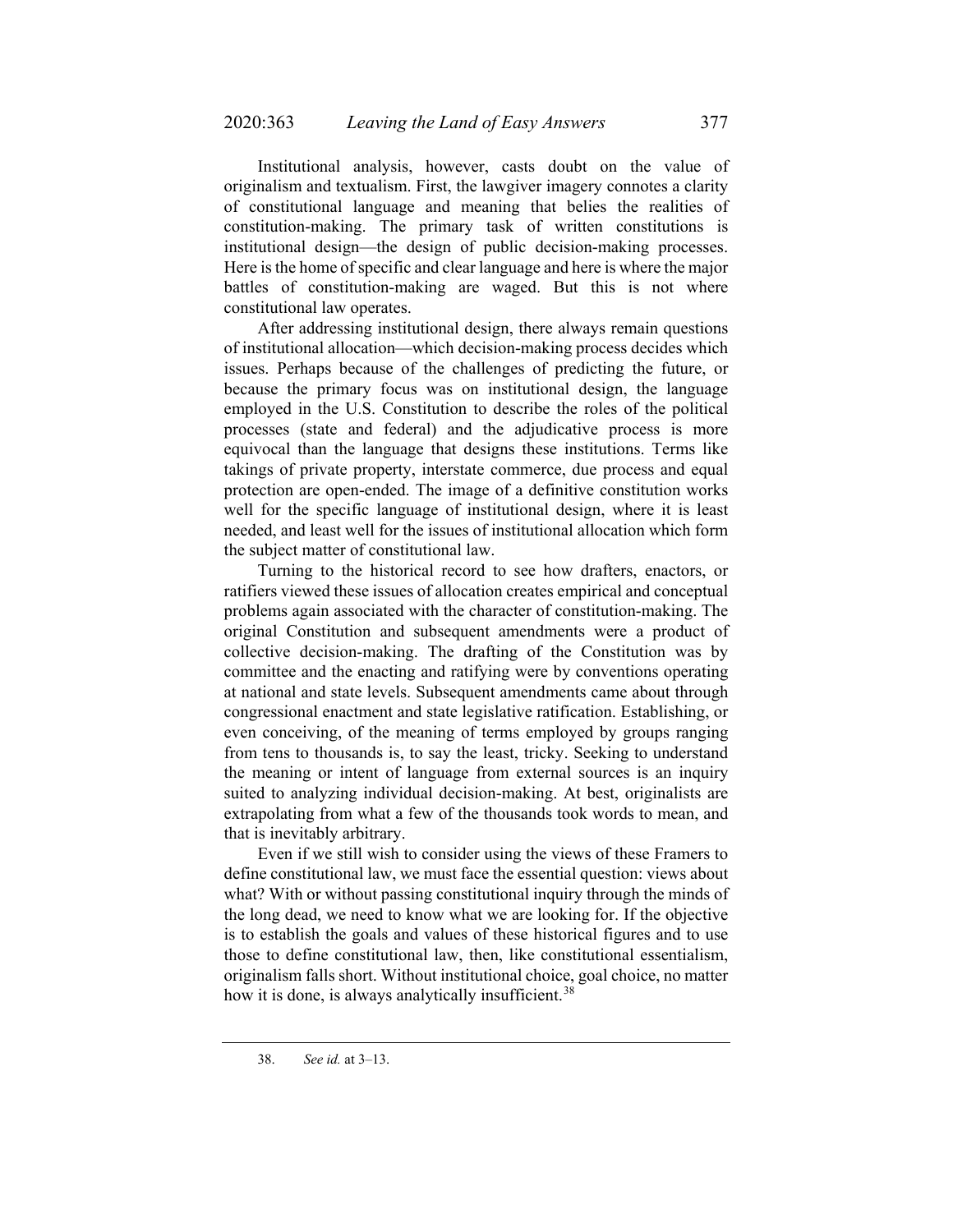Nor will it work to establish a particular concern about political malfunction on the part of the Framers et al. As we saw with Epstein's reliance on the correction of minoritarian bias to inform regulatory takings, $39$  some forms of political malfunction do not fit the judicial response in question. More generally, as we saw from the discussion of Fischel's proposal, $40$  even focusing on an appropriate form of political malfunction tells us little about what constitutional judicial review should be without also seriously considering the problems and limitations of the adjudicative process.

The real issue posed by constitutional law is the allocation of decision-making between an imperfect political process and an imperfect adjudicative process. Here, the views of the Framers are particularly problematic and elusive because the notion of constitutional judicial review had not seriously evolved at the original framing or fully evolved even at the drafting of the Fourteenth Amendment. Moreover, even if judicial review had been a paramount concern for the Framers, the issue of resource constraints and the differences between the scale of the political process and the adjudicative process have changed dramatically over time. If institutional choice is the core of judicial review, and the resources issue is important in assessing institutional capability and choice, why would we rely on views on these subjects formed in such different contexts?

<span id="page-15-4"></span>These problems can be seen in an ambitious recent work by originalists Randy Barnett and Evan Bernick.<sup>[41](#page-15-2)</sup> These authors employ both the historical record, and the views of other originalist scholars, to construct a case for constitutional judicial review under the doctrine of substantive due process based on the Framers' concerns about political process arbitrariness.<sup>[42](#page-15-3)</sup>

Concern about political process arbitrariness is at once both current, and largely valueless, for constitutional analysis. As we have seen, the presence of political malfunction in any context provides, at most, a necessary condition for the allocation of institutional responsibility away from the political process and to the courts. Indeed, given the pervasiveness of political process arbitrariness, establishing its presence in any context is a trivial necessary condition; it is always present. The real issue is whether an adjudicative process subject to the biases of the dynamics of litigation and the limits of judicial competence and resources is a good substitute for a political process plagued by arbitrariness.

<sup>39.</sup> EPSTEIN, *supra* not[e 4.](#page-2-3)

<sup>40.</sup> FISCHEL, *supra* not[e 4.](#page-2-3)

<span id="page-15-3"></span><span id="page-15-2"></span><span id="page-15-1"></span><span id="page-15-0"></span><sup>41.</sup> Randy E. Barnett & Evan D. Bernick, *No Arbitrary Power: An Originalist Theory of the Due Process of Law*, 60 WM. & MARY L. REV. 1599 (2019).

<sup>42.</sup> *Id.*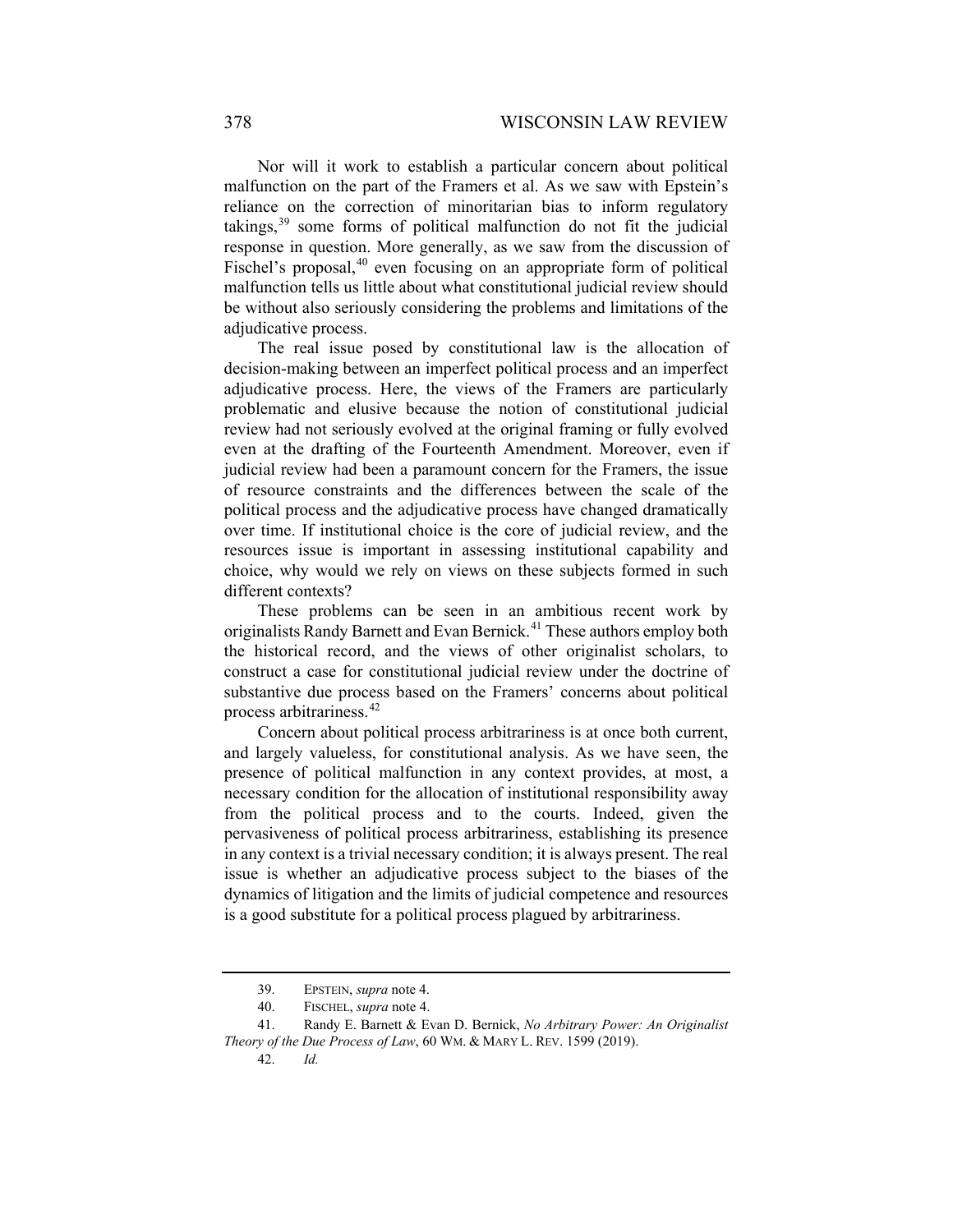Based simply on the strain on judicial resources and the limited scale of the adjudicative process, it seems impossible to imagine a regime of judicial review that can handle the tasks set by Barnett and Bernick.<sup>[43](#page-16-0)</sup> The authors attempt to deal with the issue of judicial resources by turning to my work.<sup>[44](#page-16-1)</sup> They want courts to seriously scrutinize legislation employing what they characterize as minimal scrutiny with teeth.<sup>[45](#page-16-2)</sup> They quote a passage in which I emphasize the role of judicial resources in understanding the sort of tiered scrutiny associated with the *Carolene Products* footnote.<sup>[46](#page-16-3)</sup> They argue that since minimal scrutiny in the era of *Carolene Products* was minimal scrutiny with teeth and I discuss minimal scrutiny in the context of *Carolene Products*, then any resource concerns I might have with their proposal are met. $47$ 

This shallow analysis just sidesteps the resource issue and is inconsistent with the intellectual depth of the rest of their article. It seems a bit like trying to wave off an avalanche. My point in the analysis of the tiered scrutiny Barnett and Bernick discuss is that the dominant form of judicial review must be zero scrutiny.<sup>[48](#page-16-5)</sup> If they are correct that between 1931 and 1955 the Court used the term minimal scrutiny to mean minimal scrutiny with teeth,<sup>[49](#page-16-6)</sup> then it was a form of minimal scrutiny that did not and could not describe the dominant form of judicial review actually in use even then. Whatever the Supreme Court says, the dominant form of judicial scrutiny is zero scrutiny. That result stems not from judicial language, but from institutional reality.

To Barnett and Bernick, the great wrong-turn in judicial review was Williamson v. Lee Optical.<sup>[50](#page-16-7)</sup> They prefer the approach of the three-judge court below which carefully established that the regulation of opticians was arbitrary and pretextual.<sup>[51](#page-16-8)</sup> The lower court was clearly correct. The legislation was a classic example of minoritarian bias protectionism in which established suppliers seek to exclude low-cost competition under the pretext of consumer protection.<sup>[52](#page-16-9)</sup> Whether one labels this as arbitrariness or minoritarian bias, there is clear political malfunction of a

<span id="page-16-7"></span><span id="page-16-6"></span><span id="page-16-5"></span><span id="page-16-4"></span><span id="page-16-3"></span><span id="page-16-2"></span><span id="page-16-1"></span>50. *Id.* at 1649–51 (discussing *Williamson v. Lee Optical*, 348 U.S. 483, 487–88 (1955)).

<span id="page-16-9"></span><span id="page-16-8"></span>51. *Id.* at 1651–52 (discussing *Lee Optical of Okla., Inc. v. Williamson*, 120 F. Supp. 128, 131–43 (W.D. Okla. 1954)).

52. *Id.* at 1652 (discussing 1953 Okla. Sess. Laws 271).

<span id="page-16-0"></span><sup>43.</sup> *Id.* at 1643–48.

<sup>44.</sup> *Id.* at 1648–49.

<sup>45.</sup> *Id.* at 1647–48.

<sup>46.</sup> *Id.* at 1648–49.

<sup>47.</sup> *Id.* at 1648–50.

<sup>48.</sup> *Id.* at 1648–49.

<sup>49.</sup> *Id.* at 1649–53.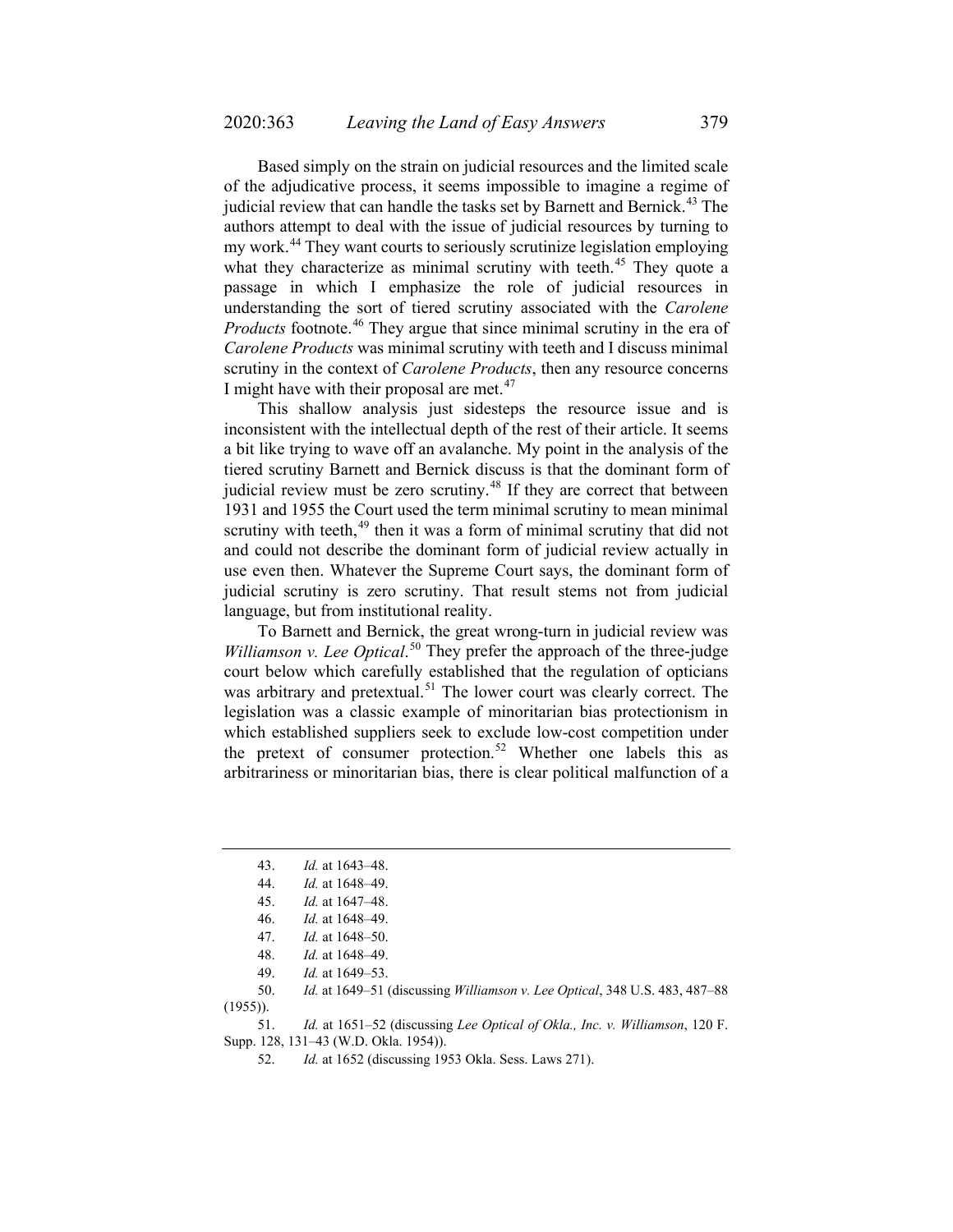serious and pervasive sort.<sup>[53](#page-17-0)</sup> Yet, the Supreme Court took this occasion to declare zero scrutiny as the dominant mode of judicial review. Looked at from the perspective of political malfunction (the demand side of judicial review), how could the Supreme Court tolerate such shenanigans? But when one integrates the supply side and asks about issues like judicial resources and competence, the question becomes: how could they not tolerate such shenanigans?

Where and when more than zero scrutiny is to be employed—whether it is called strict scrutiny, heightened scrutiny, minimal scrutiny with teeth or something else—can be determined only by facing the institutional realities of judicial review. Any strategy for constitutional law based on a political malfunction as broad and amorphous as arbitrariness is doomed from the outset; anything more than zero judicial scrutiny as a general response is impossible. That Barnett and Bernick should touch on the issue of judicial resources by turning to the work of a non-originalist like me, shows the gap in originalism. The Framers are simply not a useful source to deal with issues like the use of scarce judicial resources in contemporary contexts and, therefore, with constitutional judicial review. Barnett and Bernick's originalist approach to substantive due process is an erudite and sophisticated examination of history and philosophy. But, it is fundamentally incomplete as an analysis of constitutional law.

Originalism is reputed to offer the means to control excessive judicial activity.<sup>[54](#page-17-1)</sup> Yet, as we can see in Epstein's sweeping proposals for regulatory takings, Barnett and Bernick's use of originalism to support expansive substantive due process and Justice Scalia's opinion in *Lucas*  which ignores originalism when it proves inconvenient, it will do no such thing. That is either because originalists are asking the Framers et al. the wrong question (what was your view about goals and political malfunction?), because the Framers would be a poor source for answering the right question (what was your view about the choice between an imperfect political process and an imperfect adjudicative process?), or because originalism is a makeweight used only when convenient. Moreover, if the objective is controlling open-ended judicial activity, that control already exists in the characteristics of the adjudicative process where limited size and resources will always curb judicial activity. Originalism without serious institutional analysis is window dressing, or perhaps more exactly, window covering.

If I had my druthers, I would use the judicial resources obtained by dismantling constitutional law's Potemkin villages on judicial review of political process determinations about the political process, and, in

<span id="page-17-1"></span><span id="page-17-0"></span><sup>53.</sup> *See generally* Neil K. Komesar, *A Job for the Judges: The Judiciary and the Constitution in a Massive and Complex Society*, 86 MICH. L. REV. 657, 668–72, 695–99 (1988) (discussing minoritarian bias and the way it functions in the political process).

<sup>54.</sup> *See, e.g.*, Barnett & Bernick, *supra* note [41.](#page-15-4)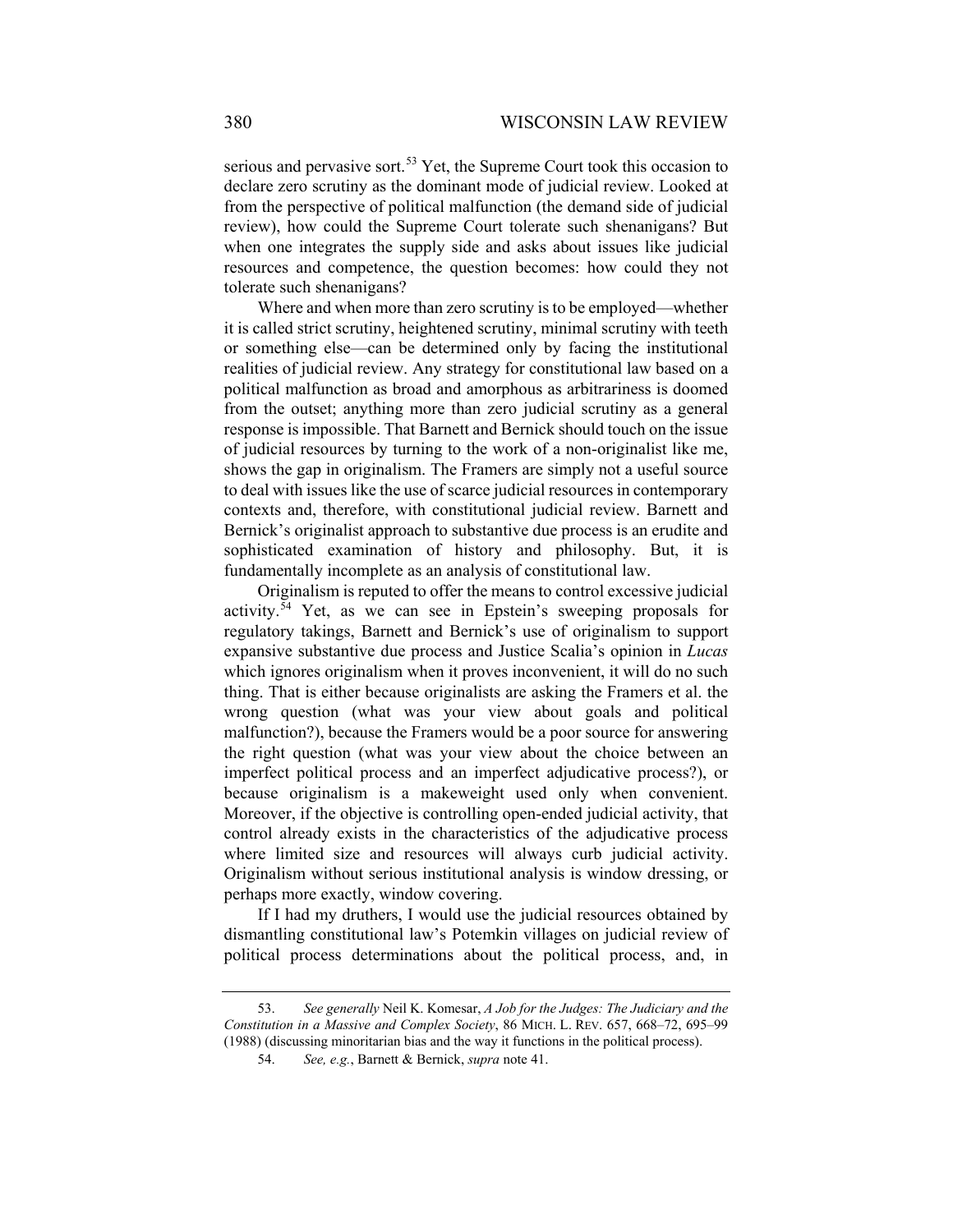particular, on judicial review of partisan gerrymandering. This the Supreme Court refused to do.<sup>[55](#page-18-0)</sup> *Rucho* is a disappointing result. But, perhaps forced by Justice Kagan's trenchant dissent, even the majority opinion recognizes the central place of institutional choice and comparison.<sup>[56](#page-18-1)</sup> Recognizing the evils of partisan gerrymandering, Chief Justice Roberts suggests that the existence of this evil does not necessitate a judicial as opposed to political response.<sup>[57](#page-18-2)</sup> In fact, he could have correctly noted that few evils will, or should, receive a judicial response. The difficult question remains whether partisan gerrymandering is one of those few. Here, any fair reading of the opinions would award the day to Justice Kagan's institutional analysis and to judicial review of partisan gerrymandering.

The demand-side is strong. The fear that those who gain power will do whatever they can to retain it is the essence of the First Amendment and is reflected in iconic constitutional moments like the *Carolene Products* footnote.<sup>[58](#page-18-3)</sup> Indeed, the suppression of opposition in pursuit of maintaining power transcends time and culture. The problem is intensified by the interaction between minoritarian bias and the desire of politicians to maintain office. In an increasingly complex world, minoritarian bias has grown ever more prevalent and promises to get worse.<sup>[59](#page-18-4)</sup> Increasingly, this minoritarian bias is being used to entrench minoritarian bias by manipulating the structure of the political process to disadvantage majorities through devices like partisan gerrymandering. Legislation that increases the power of incumbency and enhances the most serious form of political malfunction is unlikely to be reformed by this distorted political process itself.

The supply side of judicial review, however, is not so simple. One can expect that legislators entrenched by partisan gerrymandering and the special interests that back them will litigate any ambiguity and raise every plausible and some implausible arguments. This is the paradox of comparative institutional analysis: where political malfunction is worst, it will generally be most difficult and expensive to correct.

It is crucial, however, to realize that this is not the magnitude of strain on judicial resources and competence that faces serious judicial review of regulatory takings. There are fifty states whose redistricting will be subject to serious scrutiny every ten years when the census requires redrawing

<sup>55.</sup> *Rucho v. Common Cause*, 139 S. Ct. 2484 (2019).

<sup>56.</sup> *Id.* at 2494–96.

<sup>57.</sup> *Id.* at 2497–508.

<sup>58.</sup> *United States v. Carolene Prods. Co.*, 304 U.S. 144, 152 n.4 (1938).

<span id="page-18-4"></span><span id="page-18-3"></span><span id="page-18-2"></span><span id="page-18-1"></span><span id="page-18-0"></span><sup>59.</sup> *See* Neil Komesar, *Constiutions as Basic Structure*, *in* THE OXFORD HANDBOOK OF THE U.S. CONSTITUTION 147-52 (Mark Tushnet et al. eds., 2015).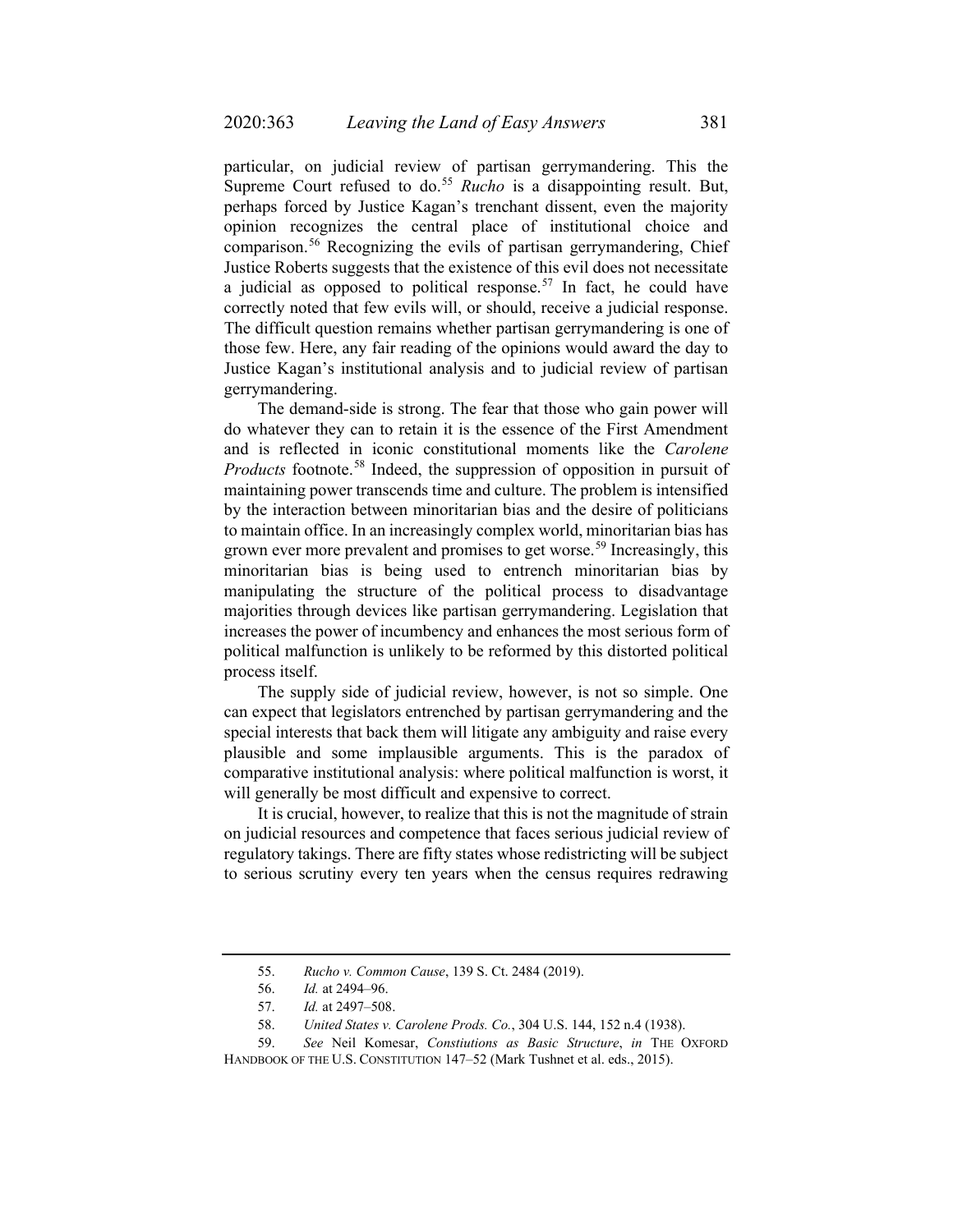boundaries for state legislative and congressional districts.<sup>[60](#page-19-0)</sup> The amount of redistricting legislation to be scrutinized is, therefore, a small fraction of what a serious examination of regulatory takings, a new version of substantive due process, or, for that matter, serious scrutiny of congressional control vis-à-vis the states or the president, would entail. Still, there is little doubt that redistricting is a complex issue and a challenge to get right. There is, however, a significant social science (and mathematics) literature addressing the question.<sup>[61](#page-19-1)</sup> These tools have made gerrymandering more skillful and damaging.<sup>[62](#page-19-2)</sup> But, as the litigation leading up to *Rucho* showed, the same tools can establish a finite set of tests to determine the degree of partisan gerrymandering and to judge and correct it. $63$  It seems realistic to suppose that, as courts become better informed, these tests will become firmer and litigation will settle down leading to more sensible redistricting legislation or the creation of legislative safe harbors like nonpartisan commissions.

But even if judicial review of partisan gerrymandering involves costs more significant than I suppose and requires judicial review over a longer period of time, the constitutional issue is whether the benefits of judicial review justify these costs. Judicial review of partisan gerrymandering, even if expensive, promises to correct a profound political malfunction that will not be corrected by the political process itself. The real lesson of scarce resources is not that it is wise to buy cheaply, but rather that it is important to use those resources wisely.

Just as with the takings issues, if we had a costless and frictionless device that could correct political malfunctions and remove their evils, we would surely embrace it. But we do not have such a device. So, we are left with the question posed by Justice Roberts: which issues should be allocated to the adjudicative process in the form of constitutional judicial review?<sup>[64](#page-19-4)</sup> Generating lists of political malfunctions or societal evils through originalism, essentialism, or any other source, cannot answer this question. The question can be answered only by seriously confronting institutional comparison and comparative institutional analysis.

<span id="page-19-0"></span><sup>60.</sup> Although it is not common, it is also possible to have mid-decade redistricting which could potentially increase the load for judicial review. *League of United Latin Am. Citizens v. Perry*, 548 U.S. 399 (2006) (involving such a redistricting).

<span id="page-19-1"></span><sup>61.</sup> Gregory S. Warrington, *A Comparison of Partisan-Gerrymandering Measures*, 18 ELECTION L.J. 262 (2019); Nicholas O. Stephanopoulos & Eric M. McGhee, *The Measure of a Metric: The Debate over Quantifying Partisan Gerrymandering*, 70 STAN. L. REV. 1503 (2018).

<sup>62.</sup> *Rucho*, 139 S. Ct. at 2509 (Kagan, J., dissenting).

<span id="page-19-4"></span><span id="page-19-3"></span><span id="page-19-2"></span><sup>63.</sup> Justice Kagan's dissent in *Rucho* provides a superb summary of these methods and how they might be used in judicial review. *Id.* at 2509–25 (Kagan, J., dissenting).

<sup>64.</sup> *Id.* at 2494.